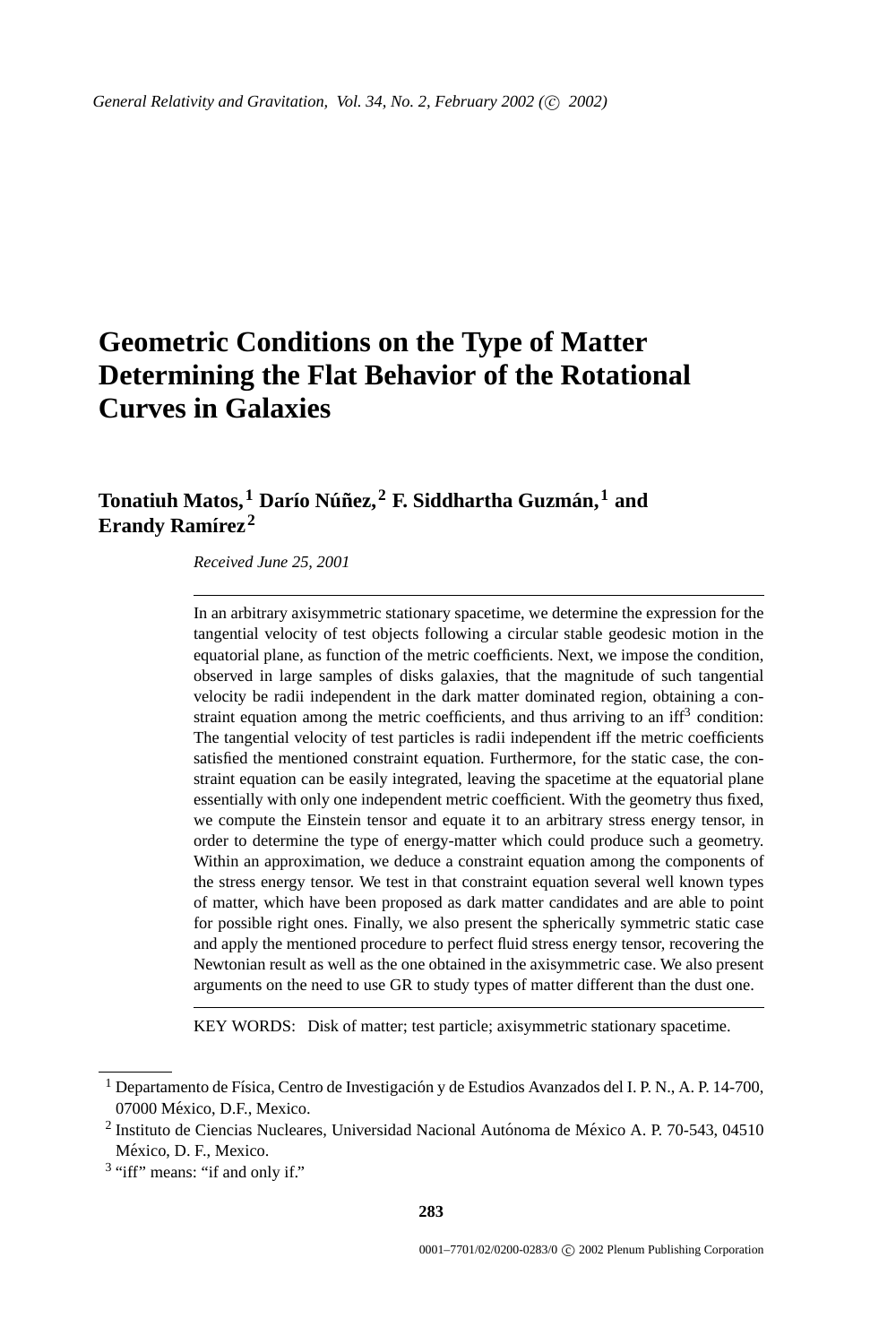#### **1. INTRODUCTION**

One of the most important achievements of the present cosmology is doubtless the complete identifications and the accounting of the amounts of the different types of matter and energy which are present in the Universe (for an excellent review see for example [1]). Essentially, the present components of the Universe are composed by matter and vacuum energy  $\Omega_0 = \Omega_M + \Omega_{\Lambda}$  [2]. Furthermore, there is a very good evidence that the Universe is flat. That evidence comes either from the theory, where the most accepted model for the early Universe is inflation, as well as from observational data, which implies that  $\Omega_0 = 1 \pm 0.12$  (see for example [3]). The mass of the galaxy clusters is perhaps the most reliable way for determining the matter component  $\Omega_M$ . Observations indicate that  $\Omega_M \sim 0.3$ [1], however, the main visible components of  $\Omega_M$ , baryons, neutrinos, form a very small fraction of  $\Omega_M$ . Observations indicate that stars and dust (baryons) represents something like 5% of the whole matter of the Universe. In other words,  $\Omega_M \sim \Omega_b + \Omega_{DM} \sim 0.05 + \Omega_{DM}$ , where  $\Omega_{DM}$  represents the dark matter part of the matter contributions which has to have a value of  $\Omega_{DM} \sim 0.25$ . Notice that the given value of the amount of baryonic matter is in concordance with the limits imposed by nucleosynthesis (see for example [4]). A greater amount of baryonic matter could change the predicted values of primordial H and <sup>4</sup>He in the standard model of cosmology which coincide very well with observations.

The existence of dark matter in the Universe has been firmly established by astronomical observations at very different length-scales, ranging from the local galaxies to clusters of galaxies. The standard way to notice this need for dark matter comes within the framework of mechanics: A large fraction of the mass needed to produce the observed dynamical effects in all these very different systems, is not seen. This puzzle has stimulated the exploration of several proposals, and very imaginative explanations have been put forward, from exotic matter like supersymmetric particles [5] to non relativistic modifications of Newtonian dynamics [6] and non-linear general relativistic theories [7]. Above this, it is believed that this dark matter is such that interacts very weakly with ordinary matter, which makes it very difficult to detect by other means other than by their gravitational effects on the baryonic matter as it is well established for the cold dark matter scenario [8, 9]. The bottom line is that one of the most important components of the density of the Universe, the dark matter, still eludes us, and the question remains open: Which is the nature of the dark matter component?

At the galactic scale, the problem is clearly posed: The measurements of rotation curves (RC) in galaxies show that the coplanar orbital motion of gas in the outer parts of these galaxies keeps a more or less constant velocity up to several luminous radii [10, 11]. The discrepancy arises when one applies the usual Newtonian dynamics to the observed luminous matter and gas, due to which, the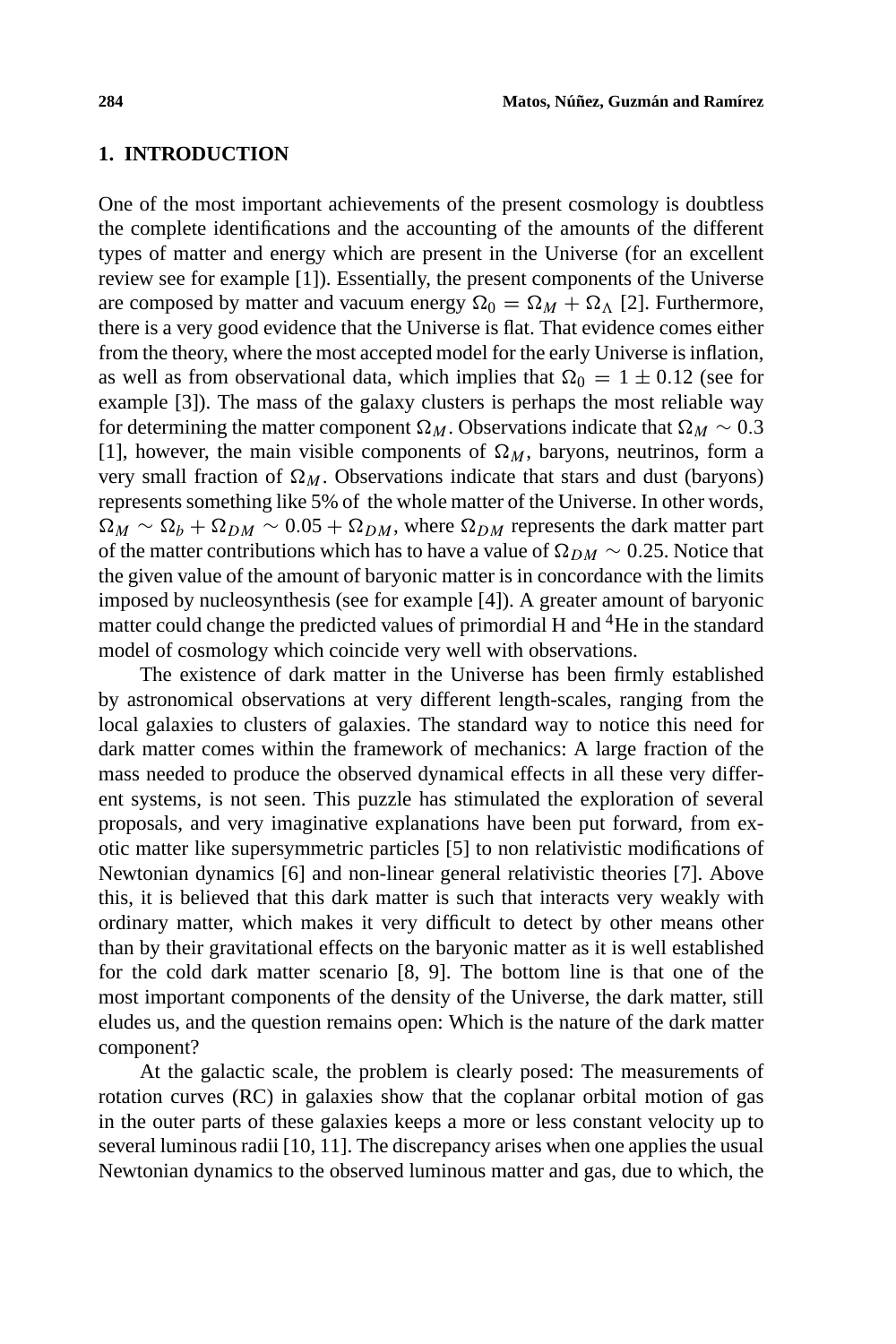circular velocity should decrease as we move outwards. The most widely accepted explanation is that there exists a spherical halo of dark matter, its nature being unknown, which surrounds the galaxy and account for the missing mass needed to produce the flat behavior of the RC.

The main goal of this work is to study the dark matter problem in spiral galaxies, using a fully relativistic approach, continuing with the work started by Matos and Guzmán [12], where they made a preliminary dynamical analysis in the context of spiral galaxies. We apply a deductive method: Starting from a reasonable general space-time, we deduce, in terms of arbitrary metric coefficients the expression for the tangential velocity of test objects following a circular stable geodesic motion in the equatorial plane. We impose next the condition, observed in hundreds of galaxies, that such tangential velocity be radii independent in the dark matter dominated region, and obtain a constraint equation among the metric coefficients, Eq. (25). Arriving in this way to an iff condition: In an axisymmetric static space-time, the tangential velocity of test particles at the equatorial plane is radii independent iff the metric coefficients satisfied Eq. (25). Furthermore, for the static case, the constraint equation can be solved, leaving the space-time essentially with only one independent metric coefficient, thus determining very narrowly the type of space-time which can have a geometry such that the tangential velocity of the geodesics of test particles moving in stable circular equatorial orbits, be radii independent. With the geometry thus fixed, we compute the Einstein tensor and equate it to and arbitrary stress energy tensor, in order to determine the type of energy-matter which could produce such a geometry. We are able to deduce a constraint equation among the components of the stress energy tensor, Eq. (47). Using that constraint equation, Eq. (47), we test several well known types of matter, which have been proposed as dark matter candidates and are able to impose further restrictions on most of them as possible candidates for the dark matter in the region where it is observed the mentioned behavior on the tangential velocity. It is stimulating that the gravitational physics has been developed to such degree in which we can actually follow Sherlock Holmes' maxim: "...when you have excluded the impossible, whatever remains, however improbable, must be the truth" [13].

The work is composed as follows: In section 2 we determine the geometry of axisymmetric static space times allowing a tangential velocity with a magnitude independent of the radius. In section 3, we work with the Einstein equations for the geometry thus determined and for a general stress energy tensor, obtaining a constraint for the components of such stress energy tensor, and we test four types of matter into that constraint, being able to restrict most of them, among which is the perfect fluid. Finally, in the conclusion we discuss our results and propose a coupling of types of matter, which could be the one we are looking for in order to determine the nature of the dark matter. We also present this analysis for the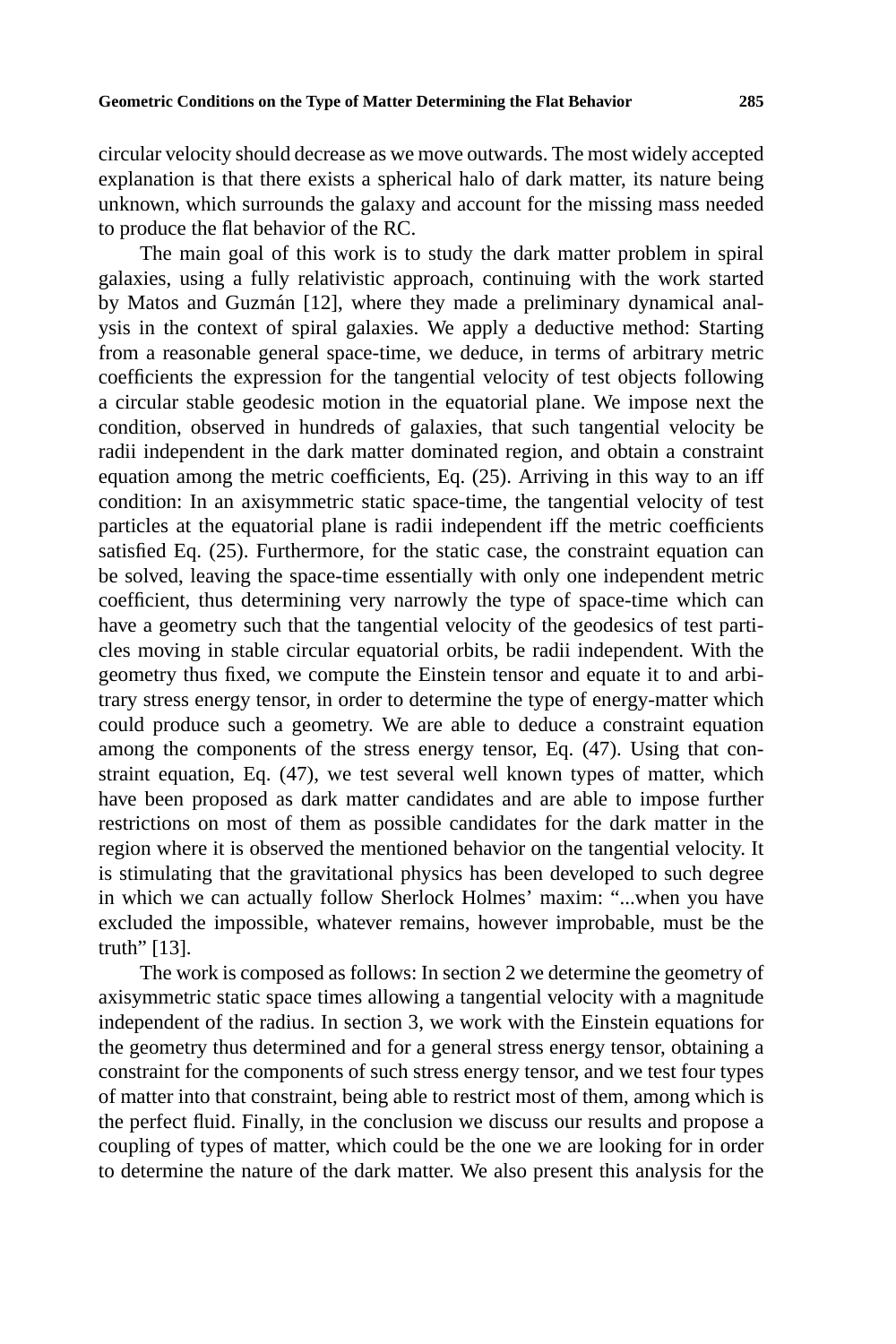spherical static space time in appendix V and for the axisymmetric stationary case in appendix V.

## **2. FORM OF THE LINE ELEMENT**

In this section we study the conditions which the flatness of the tangential velocity of the RC, imposes on the metric coefficients. We want to stress the fact that the results presented in this section are independent of type of energymatter tensor present in the space-time and curving it. It is a purely geometric analysis.

As mentioned above, observational data show that the galaxies are composed by almost 90% of dark matter. Thus we can suppose that luminous matter does not contribute in a determining way to the total energy density of the galaxy, at least in the region where the flatness of the RC is observed. Consequently, we consider that the dark matter will be the main contributor to the dynamics, and we will treat the observed luminous matter as a test fluid, that's it, in this approximation we will neglect the contribution of the luminous matter to the curvature, i.e., to the dynamics. Also, it is reasonable to suppose that the halo of dark matter is symmetric with respect to the rotation axis of the galaxy, thus we take the symmetry of the space-time as axially symmetric. Furthermore, the observations allow us to take the space-time as stationary as well. Thus, the most general reasonable space-time which we can study is an axisymmetric stationary one. The line-element of such space-time, given in the Papapetrou form is:

$$
ds^{2} = -e^{2\psi} (dt + \omega d\varphi)^{2} + e^{-2\psi} [e^{2\gamma} (d\rho^{2} + dz^{2}) + \mu^{2} d\varphi^{2}],
$$
 (1)

where  $\psi$ ,  $\omega$ ,  $\gamma$ , and  $\mu$ , are functions of  $(\rho, z)$ .

We will derive the geodesic equations in the equatorial plane, that is for  $z = \dot{z} = 0$ , where dot stands for the derivative with respect to the proper time,  $\tau$ . Then, we will study the constrains imposed for circular geodesics on the energy and angular momentum of particles in such orbits, and obtain an expression for the tangential velocity for the particles moving along those geodesics, described in terms of the metric coefficients. Finally, we impose the condition that such tangential velocity be radii independent and derive the restriction that then has to be satisfied among the gravitational coefficients. In this section we derive the expressions for a static space time and in the Appendix V we do so for the stationary one. We split the presentation in this way not only for the sake of clarity, but from the fact that the static case is also quite realistic, considering that the observed velocity of the stars orbiting a galaxy in the region of interest is quite non relativistic (of the order of 230 Km per s), thus we can infer that the space-time is not very rapidly rotating.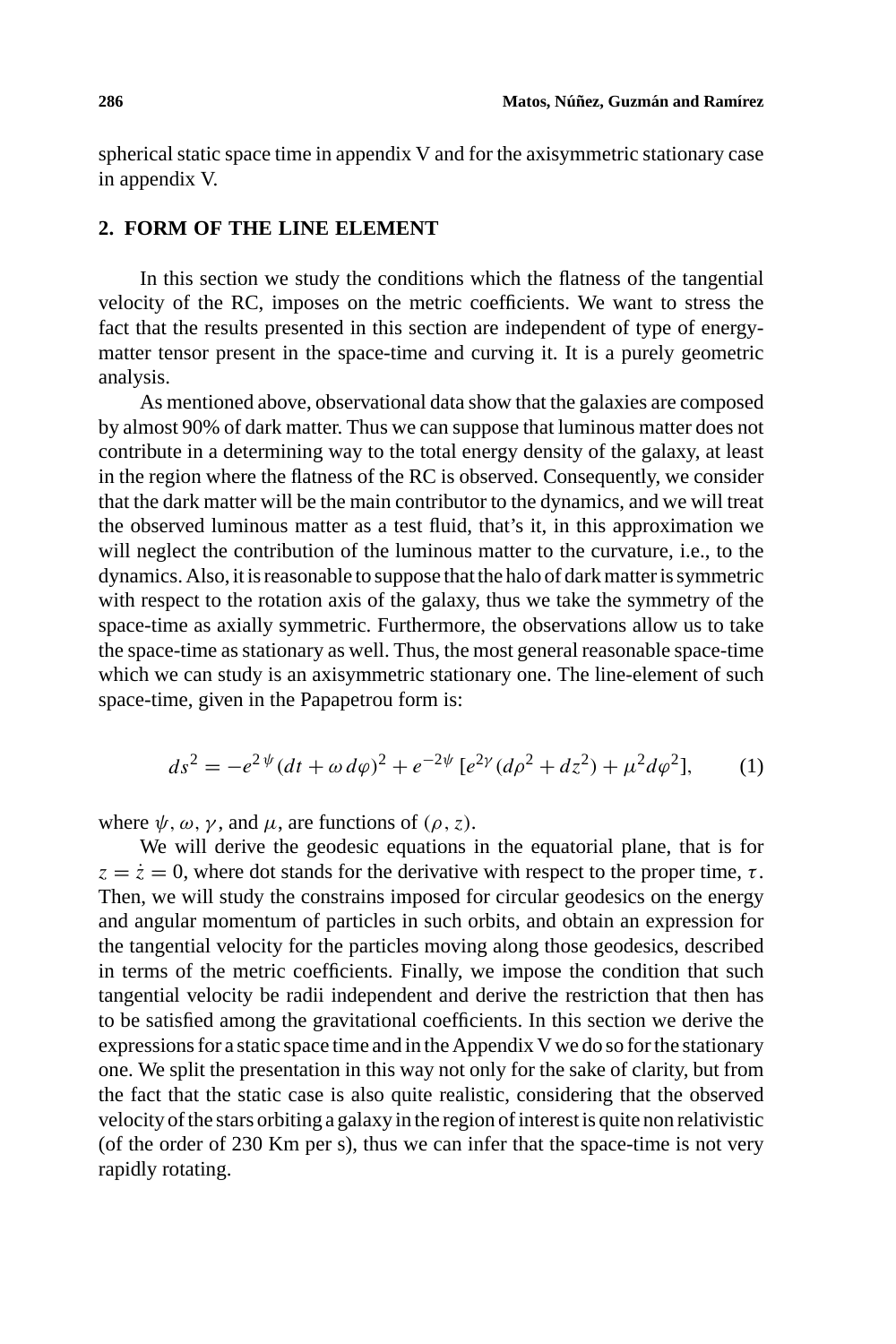**Geometric Conditions on the Type of Matter Determining the Flat Behavior 287**

The Lagrangian for a test particle traveling on the static space time ( $\omega = 0$ ) described by (1) is given by:

$$
2\mathcal{L} = -e^{2\psi}i^2 + e^{-2\psi}[e^{2\gamma}(\dot{\rho}^2 + \dot{z}^2) + \mu^2\dot{\varphi}^2],\tag{2}
$$

thus, the associated canonical momenta,  $p_{x^a} = \frac{\partial \mathcal{L}}{\partial x^a}$ , are:

$$
p_t = -E = -e^{2\psi}i,\tag{3}
$$

$$
p_{\varphi} = L = \mu^2 e^{-2\psi} \dot{\varphi}, \qquad (4)
$$

$$
p_{\rho} = e^{-2(\psi - \gamma)} \dot{\rho},\tag{5}
$$

$$
p_z = e^{-2(\psi - \gamma)} \dot{z},\tag{6}
$$

where  $E$ , and  $L$ , are constants of motion for each geodesic, a fact which comes from the symmetries of the space-time analyzed. As there is no explicit dependence on time, t, the Hamiltonian,  $\mathcal{H} = p_a x^a - \mathcal{L}$ , is another conserved quantity, which we normalized to be equal to minus one half for time-like geodesics. Also, we restrict the motion to be at the equatorial plane, thus  $\dot{z} = 0$ . In this way, we obtain the following equation for the radial geodesic motion:

$$
\dot{\rho}^2 - e^{2(\psi - \gamma)} [E \dot{t} - L \dot{\varphi} - 1] = 0. \tag{7}
$$

In order to have stable circular motion, which is the motion we are interested in, we have to satisfy three conditions:

i)  $\dot{\rho} = 0$ , and ii)  $\frac{\partial V(\rho)}{\partial \rho} = 0$ , where  $V(\rho) = -e^{2(\psi - \gamma)} [E \dot{t} - L \dot{\varphi} - 1].$ iii)  $\frac{\partial^2 V(\rho)}{\partial \rho^2}|_{extr} > 0$ , in order to have a minimum.

With these conditions, from Eq. (7), we obtain a set of two equations constraining the motion to be circular extrema in the equatorial plane:

$$
E i - L \dot{\varphi} - 1 = 0,
$$
  
\n
$$
\frac{\partial}{\partial \rho} \left( e^{2(\psi - \gamma)} \left[ E i - L \dot{\varphi} - 1 \right] \right) = 0.
$$
 (8)

From Eq. (6), we can express  $\dot{t}$ , and  $\dot{\varphi}$  in terms of  $E, L$ , and the metric coefficients as

$$
i = e^{-2\psi} E,\t\t(9)
$$

$$
\dot{\varphi} = \frac{e^{2\psi}}{\mu^2} L. \tag{10}
$$

Using these equations in the constraints ones and recalling that  $E$  and  $L$  are constants for each circular orbit, after some rearranging, we arrive to the following equations: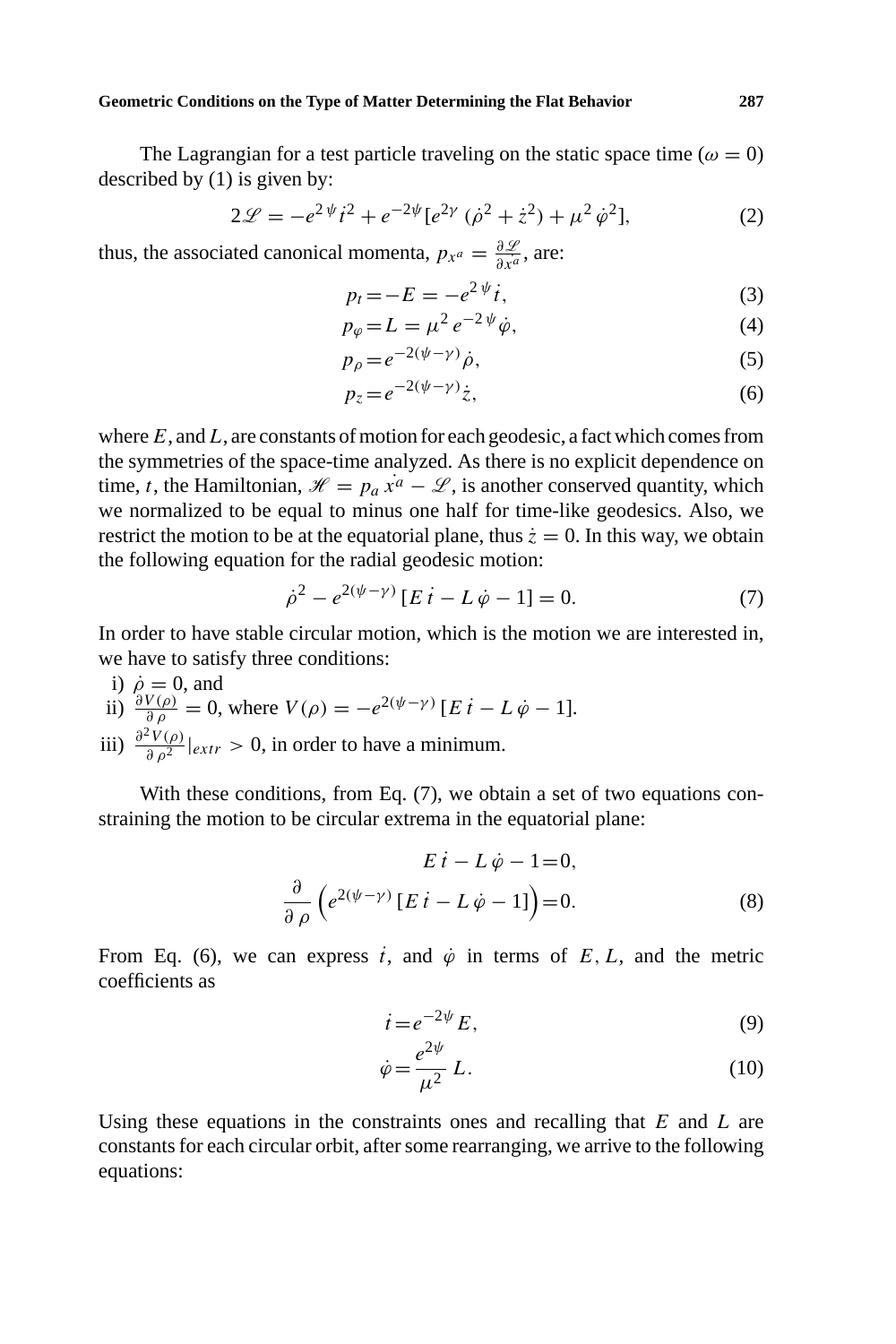$$
\mu^2 e^{-2\psi} (1 - e^{-2\psi} E^2) + L^2 = 0, \tag{11}
$$

$$
-(e^{-2\psi})_{\rho} E^2 + \left(\frac{e^{2\psi}}{\mu^2}\right)_{\rho} L^2 = 0, \tag{12}
$$

where the subindex stands for derivative with respect to  $\rho$ . Solving for E and L, we obtain:

$$
E = e^{\psi} \sqrt{\frac{\frac{\mu_{\rho}}{\mu} - \psi_{\rho}}{\frac{\mu_{\rho}}{\mu} - 2 \psi_{\rho}}},
$$
  

$$
L = \mu e^{-\psi} \sqrt{\frac{\psi_{\rho}}{\frac{\mu_{\rho}}{\mu} - 2 \psi_{\rho}}}.
$$
 (13)

The second derivative of the potential  $V(\rho)$  evaluated at the extreme, in this case means evaluate at the values of  $E$  and  $L$  which constraint the motion to be circular and extrema, is given by:

$$
V_{\rho\rho}|_{extr} = \frac{2 e^{2(\psi - \gamma)}}{\frac{\mu_{\rho}}{\mu} - 2 \psi_{\rho}} \left( \frac{\mu_{\rho}}{\mu} \psi_{\rho\rho} - \frac{\mu_{\rho\rho}}{\mu} \psi_{\rho} + 4 \psi_{\rho}^{3} - 6 \frac{\mu_{\rho}}{\mu} \psi_{\rho}^{2} + 3 \left( \frac{\mu_{\rho}}{\mu} \right)^{2} \psi_{\rho} \right). (14)
$$

We can now obtain an expression for the angular velocity of a test particle,  $\Omega$ , moving in a circular motion in the orbital plane, in terms of the metric coefficients, recalling that

$$
\Omega = \frac{d\varphi}{dt} = \frac{\dot{\varphi}}{\dot{t}},\tag{15}
$$

thus, using Eqs. (10), and (13), in this last equation for the angular velocity, we obtain that:

$$
\Omega = \frac{e^{2\psi}}{\mu} \sqrt{\frac{\psi_{\rho}}{\frac{\mu_{\rho}}{\mu} - \psi_{\rho}}}.
$$
\n(16)

Finally, in order to express the tangential velocity of the test particles in circular motion in the equatorial plane, in terms of the metric coefficients, following Chandrasekhar [14], we rewrite the line element given in Eq. (1) as:

$$
ds^{2} = -e^{2\psi}dt^{2} + e^{-2\psi}\mu^{2} d\varphi^{2} + e^{-2(\psi - \gamma)} (d\rho^{2} + dz^{2}),
$$
 (17)

thus, in terms of the proper time,  $d\tau^2 = -ds^2$ , we have that

$$
d\tau^2 = e^{2\psi} dt^2 \left[ 1 - e^{-4\psi} \mu^2 \left( \frac{d\varphi}{dt} \right)^2 - e^{2\gamma} e^{-4\psi} \left( \left( \frac{d\rho}{dt} \right)^2 + \left( \frac{dz}{dt} \right)^2 \right) \right],
$$
 (18)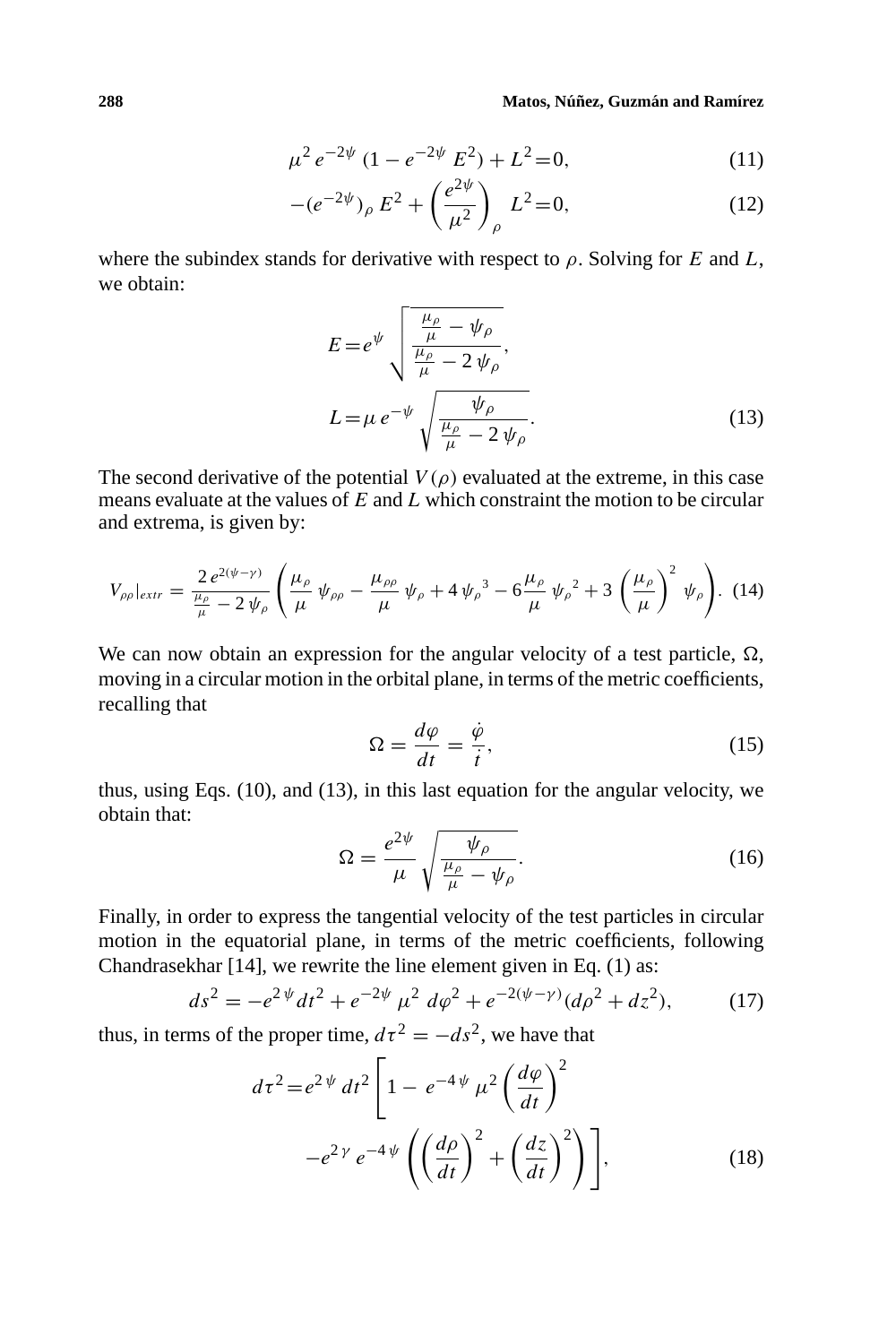from which we can write that

$$
1 = e^{2\psi} u^{0^2} [1 - v^2], \tag{19}
$$

where  $u^0 = \frac{dt}{d\tau}$  is the usual time component of the four velocity, and a definition of the spatial velocity,  $v^2$ , comes out naturally in this way.

$$
v^2 = e^{-4\psi} \mu^2 \left(\frac{d\varphi}{dt}\right)^2 + e^{2\gamma} e^{-4\psi} \left(\left(\frac{d\rho}{dt}\right)^2 + \left(\frac{dz}{dt}\right)^2\right).
$$
 (20)

This spatial velocity is the 3-velocity of a particle measured with respect to an orthonormal reference system (see section 52 of [14]), thus has components:

$$
v^2 = v^{(\varphi)^2} + v^{(\varphi)^2} + v^{(z)^2}.
$$
 (21)

From these last two expressions we obtain for the  $\varphi$ −component the spatial velocity:

$$
v^{(\varphi)} = e^{-2\psi} \mu \, \Omega,\tag{22}
$$

and substituting  $\Omega$  from Eq. (16), we finally obtain an expression for the tangential velocity of a test particle in stable circular motion, in terms of the metric coefficients of the general line element given by Eq. (1), such tangential velocity has the form:

$$
v^{(\varphi)} = \sqrt{\frac{\psi_{\rho}}{\frac{\mu_{\rho}}{\mu} - \psi_{\rho}}}.
$$
\n(23)

It was our goal to obtain this expression for the tangential velocity for a general axisymmetric static space time, and to be able to describe it in terms of the metric coefficients alone, because now we can impose conditions on this tangential velocity, and deduce a constraint equation among the metric coefficients, which has to be satisfied in order to fulfill the condition imposed on the velocity. In particular, the tangential velocity for circular trajectories in each orbit is constant, that is  $v^{(\varphi)}\Big|_{\rho} = 0$ , thus  $v^{(\varphi)} = v_c^{(\varphi)}$ , with  $v_c^{(\varphi)}$  a constant, representing the value of the velocity, from Eq. (23), we have that:

$$
\frac{\mu_{\rho}}{\mu} = \frac{1 + v_c^{(\varphi)^2}}{v_c^{(\varphi)^2}} \psi_{\rho}.
$$
\n(24)

Finally, with respect to the z-motion, considering that at the equatorial plane not only  $\dot{z} = 0$ , but also that  $\ddot{z} = 0$ , that is that the forces above and below the plane cancel out, from the geodesic  $z$ -equation, using Eq. (24), we obtain that this relation among the metric coefficients must hold for the derivatives with respect to z as well:

$$
\frac{\mu_z}{\mu} = \frac{1 + v_c^{(\varphi)^2}}{v_c^{(\varphi)^2}} \psi_z.
$$
\n(25)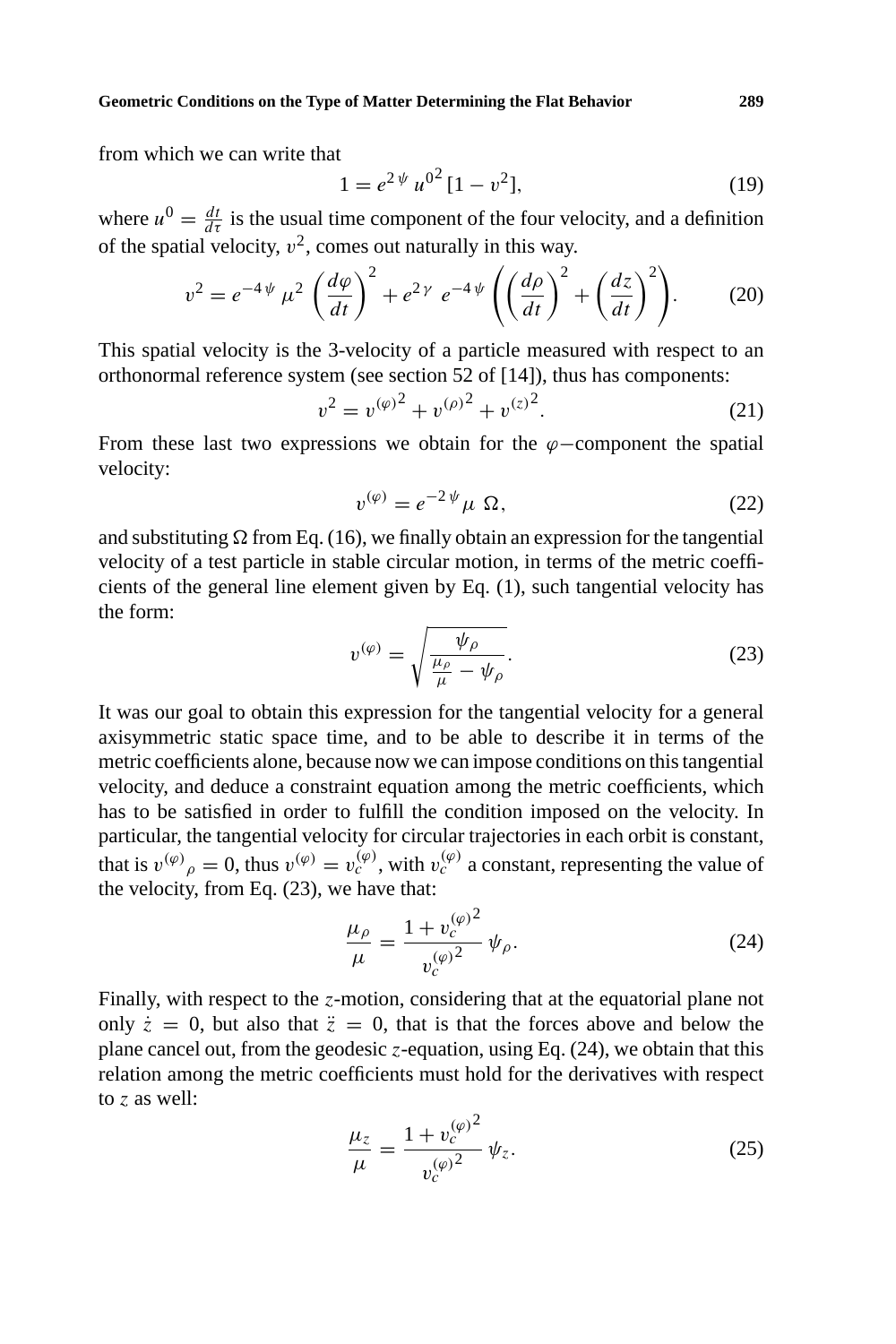In this way, we arrive to an if and only if condition: If Eqs. (24, 25) are satisfied, then the tangential velocity of circular stable equatorial orbits is constant. Furthermore, if the tangential velocity of circular stable equatorial orbits is constant, then the metric coefficients have to satisfy Eqs. (24, 25). Notice then that if the function  $\psi$  and  $\mu$  are related by

$$
e^{\psi} = \left(\frac{\mu}{\mu_0}\right)^l.
$$
 (26)

with  $l = const$ , we obtain that this a necessary and sufficient condition for the velocity  $v_c^{(\varphi)}$  to be the same for two orbits at different radii at the equatorial plane, provided that  $l = (v_c^{(\varphi)})^2 / (1 + (v_c^{(\varphi)})^2)$ .

We call your attention to the remarkable fact that the metric coefficient  $\gamma$ does not play any role in this analysis, the motion analyzed is determined only by the other two metric coefficients, which now are related by this last equation, Eq. (25), thus leaving the problems in terms of only one metric coefficient. Actually this absence of  $\gamma$  will be clear in the next section, where with the field equations we will see that it is determined in terms of the other metric coefficients and some components of the matter present in the space-time, implying that it is not and independent function.

Thus, in order to have tangential velocities of equatorial objects circling the galaxy, and whose magnitude is radii independent, the form of the line element in the equatorial plane has to be

$$
ds^{2} = -\left(\frac{\mu}{\mu_{0}}\right)^{2l} dt^{2} + \left(\frac{\mu}{\mu_{0}}\right)^{-2l} \left[e^{2\gamma} d\rho^{2} + \mu^{2} d\varphi^{2}\right].
$$
 (27)

Notice that this type of space time definitely cannot be asymptotically flat. Neither it has the form of a space time related with a central black hole. What can be said is that this line element describes the region where the tangential velocity of the test particles is constant all over that region, and that it has to be joined in the interior and in the exterior regions with other types of space times if one wishes to have a central black hole, and that the influence of the middle region ends at some distance and thus has an asymptotically flat external region.

Taking into account the constraint between  $\psi$  and  $\mu$  given by Eq. (26), the energy, angular momentum, the rotational velocity, and the second derivative of the potential have the final expressions:

$$
E = \frac{\left(\frac{\mu}{\mu_0}\right)^l}{\sqrt{l_-}},\tag{28}
$$

$$
L = \frac{\mu_0 v_c^{(\varphi)} \left(\frac{\mu}{\mu_0}\right)^{-1/l_+}}{\sqrt{l_-}},
$$
\n(29)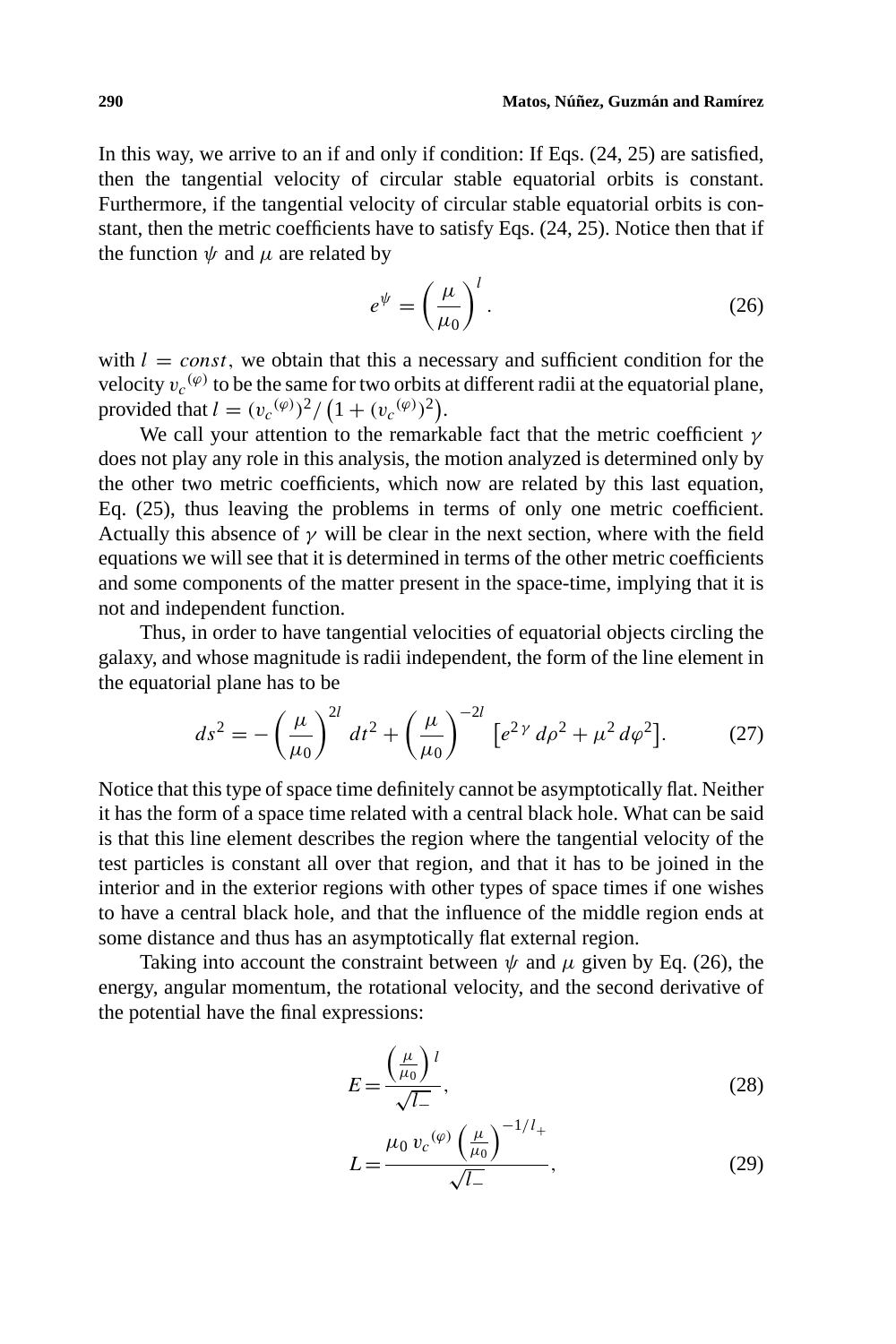**Geometric Conditions on the Type of Matter Determining the Flat Behavior 291**

$$
\Omega = \frac{v_c^{(\varphi)}}{\mu_0} \left(\frac{\mu}{\mu_0}\right)^{-l_-/l_+},\tag{30}
$$

$$
\frac{\partial^2 V(\rho)}{\partial \rho^2}|_{extr} = 2 e^{2(\psi - \gamma)} \frac{l_+ - l_-}{l_+^2} \left(\frac{\mu_\rho}{\mu}\right)^2.
$$
 (31)

being  $l_+ = 1 + (v_c^{(\varphi)})^2$  and  $l_- = 1 - (v_c^{(\varphi)})^2$ .

Notice that the second derivative of the potential at the extreme is always positive, thus the circular equatorial curves with constant tangential velocity are stable.

Before going to the field equations, we think it useful to present our derivations applied to the Schwarzschild case, thus testing the expressions while recovering the well known results. Starting with the line elements in spherical coordinates:

$$
ds^{2} = -\left(1 - \frac{2M}{r}\right)dt^{2} + \left(1 - \frac{2M}{r}\right)^{-1}dr^{2} + r^{2}\left(d\theta^{2} + \sin^{2}\theta\,d\phi^{2}\right), \tag{32}
$$

we perform the coordinate transformation

$$
r = \sqrt{\rho^2 + z^2} + \frac{M^2}{4\sqrt{\rho^2 + z^2}} + M, \ \theta = \tan^{-1}\left(\frac{\rho}{z}\right),\tag{33}
$$

(the inverse transformation is  $\rho = R \sin \theta$ ,  $z = R \cos \theta$ , with  $R = \frac{1}{2}(r - M +$  $\sqrt{r^2 - 2Mr}$ ), to obtain the line element in the Papapetrou form, Eq. (1), with  $e^{2\psi} = \left(\frac{\sqrt{\rho^2 + z^2} - \frac{M}{2}}{\sqrt{\rho^2 + z^2} + \frac{M}{2}}\right)$  $\int^2$ ,  $e^{2\gamma} = \left(1 - \frac{M^2}{4(\rho^2 + z^2)}\right)$  $\int^2$ ,  $\mu = \rho \left(1 - \frac{M^2}{4(\rho^2 + z^2)}\right)$  $\Big)$  ,  $\omega =$ 0. The horizon in this coordinates is located at  $\sqrt{\rho^2 + z^2} = \frac{M}{2}$ .

Restricting the expressions to the equatorial plane,  $z = 0$ , we have that  $\psi|_{z=0} = \ln ((\rho - \frac{M}{2}) / (\rho + \frac{M}{2}))$ ,  $\mu|_{z=0} = \rho (1 - M^2 / 4 \rho^2)$ , thus from Eqs. (13), we obtain, for the energy and angular momentum:

$$
E = \frac{(\rho - \frac{M}{2})^2}{(\rho + \frac{M}{2})\sqrt{\rho^2 - 2M\rho + \frac{M^2}{4}}}, \quad L = \left(\rho + \frac{M}{2}\right)^2 \sqrt{\frac{M}{\rho\left(\rho^2 - 2M\rho + \frac{M^2}{4}\right)}},\tag{34}
$$

for the angular velocity test particles, from Eq. (16):

$$
\Omega = \sqrt{M} \rho^{-\frac{3}{2}} \left( 1 + \frac{M}{2\rho} \right)^{-3}, \tag{35}
$$

which gives us the Kepler law. For the tangential velocity, from Eq. (23) we obtain

$$
v^{(\varphi)} = \sqrt{\frac{M}{\rho}} \left( 1 - \frac{M}{2\rho} \right)^{-1},\tag{36}
$$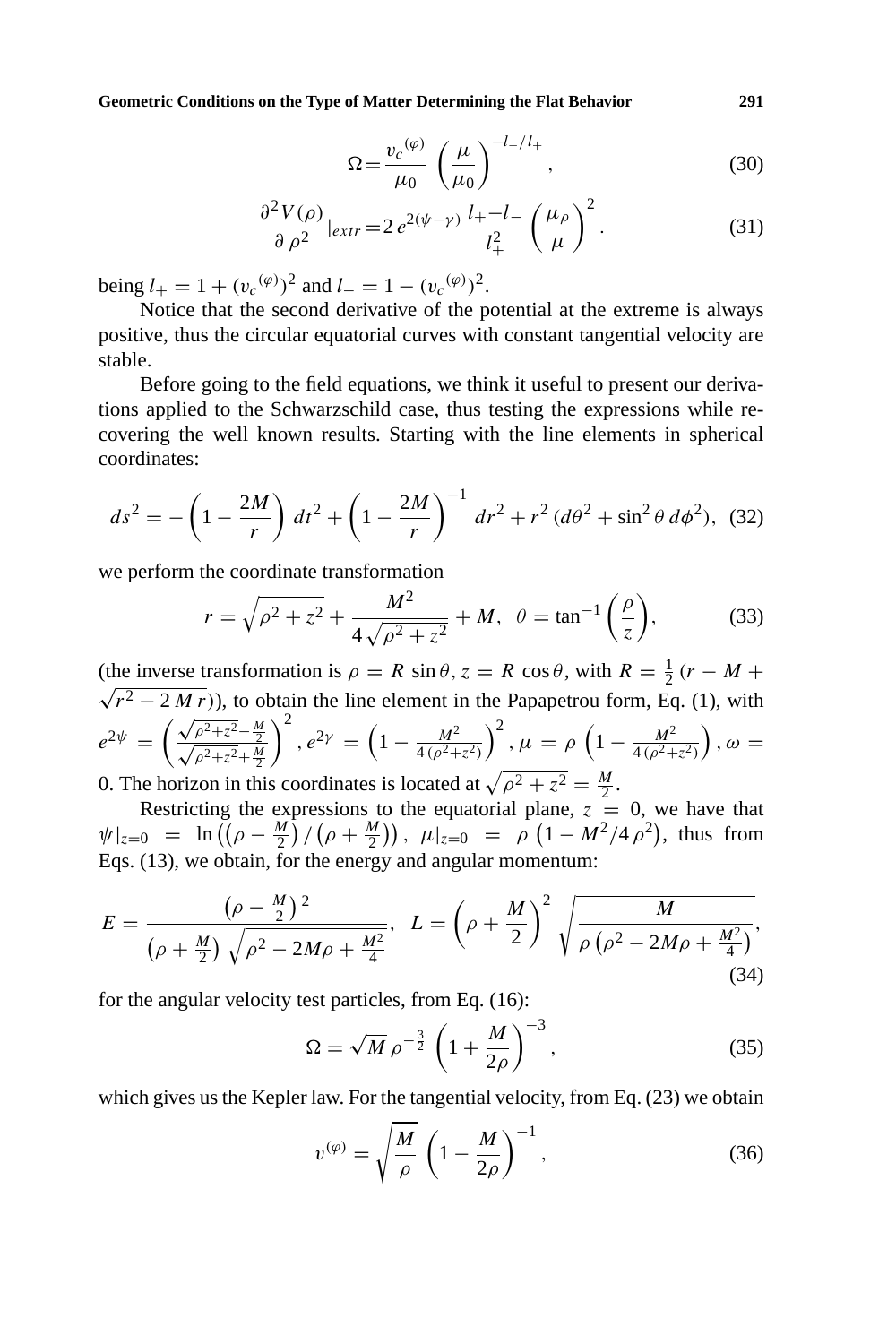with the known dependence as the inverse of the square root of the distance. Transforming back to spherical coordinates, it can be seen that our expressions agree with the usual ones, see for instance [15]. For the second derivative of the potential, it is useful to write  $\rho$  in terms of the horizon radius, as  $\rho = n \frac{M}{2}$ , with  $n$  a number, and from Eq. (14) we obtain:

$$
V_{\rho\rho}|_{extr} = \frac{4 e^{2(\psi - \gamma)}}{M^2 n (n+1)^3} \frac{(n^2 - 10n + 1)}{(n^2 - 4n + 1)}.
$$
 (37)

This second derivative is positive down to  $\rho = (5 + 2\sqrt{6})\frac{M}{2}$ , which marks the last stable orbit, and corresponds to the known result of  $r = 6M$  in spherical coordinates.

In this way, we are confident on our expressions and can proceed to study the field equations.

A last remark about the geometric analysis. Recall that the observations are based on measurements of the red shift, not on the tangential velocity directly. If the space time is flat, the two quantities are proportional. But we are now working in curved space times, so we have to see if that proportionality is still valid. Following [16], we use the fact that the frequency of a photon is given by  $v = u^{\alpha} p_{\alpha}$ , with  $u^{\alpha}$  the four velocity of the object and  $p^{\alpha}$  the photon momentum, we have that the red shift,  $z$ , is given by

$$
z = 1 - \frac{\nu_{em}}{\nu_{rec}},\tag{38}
$$

thus, for an object orbiting the galactic center in the equatorial plane at a distance  $\rho$ from the center, with tangential velocity  $v^{(\varphi)}$  and emitting a photon with frequency  $v_0$ , and for an observer located at rest at infinity, that is far away from the emission, detecting the photon with a frequency  $v_{\infty}$ , it can be shown that the red shift is given by:

$$
z = 1 - \frac{(1 + v^{(\varphi)})}{\sqrt{1 - v^{(\varphi)}^2}} \sqrt{\frac{g_{tt}(\rho)}{g_{tt}(\infty)}}.
$$
 (39)

Now, for the observed velocities, we have that  $v \ll 1$ , i.e. they are much less than the speed of light, and we have to suppose that far away from the observed galaxy its gravitational influence ends, otherwise we could not detect the tangential velocity, we would then be moving along with the observed object! Thus we can take  $g_{tt}(\infty) = -1$  and we have that at first order in the velocity, with  $g_{tt}(\rho) =$  $-e^{\psi} = -1 - \psi - \cdots$ , we obtain:

$$
z = -(v^{(\varphi)} + \psi + \cdots). \tag{40}
$$

But we have computed that in the case analyzed  $\psi = v^{(\varphi)^2} / (1 + v^{(\varphi)^2})$  $\ln(\mu/\mu_0) \sim 2 v^{(\varphi)^2} (\mu - 1)/(\mu + 1)$ , thus  $\psi \sim v^{(\varphi)^2}$ , and we conclude that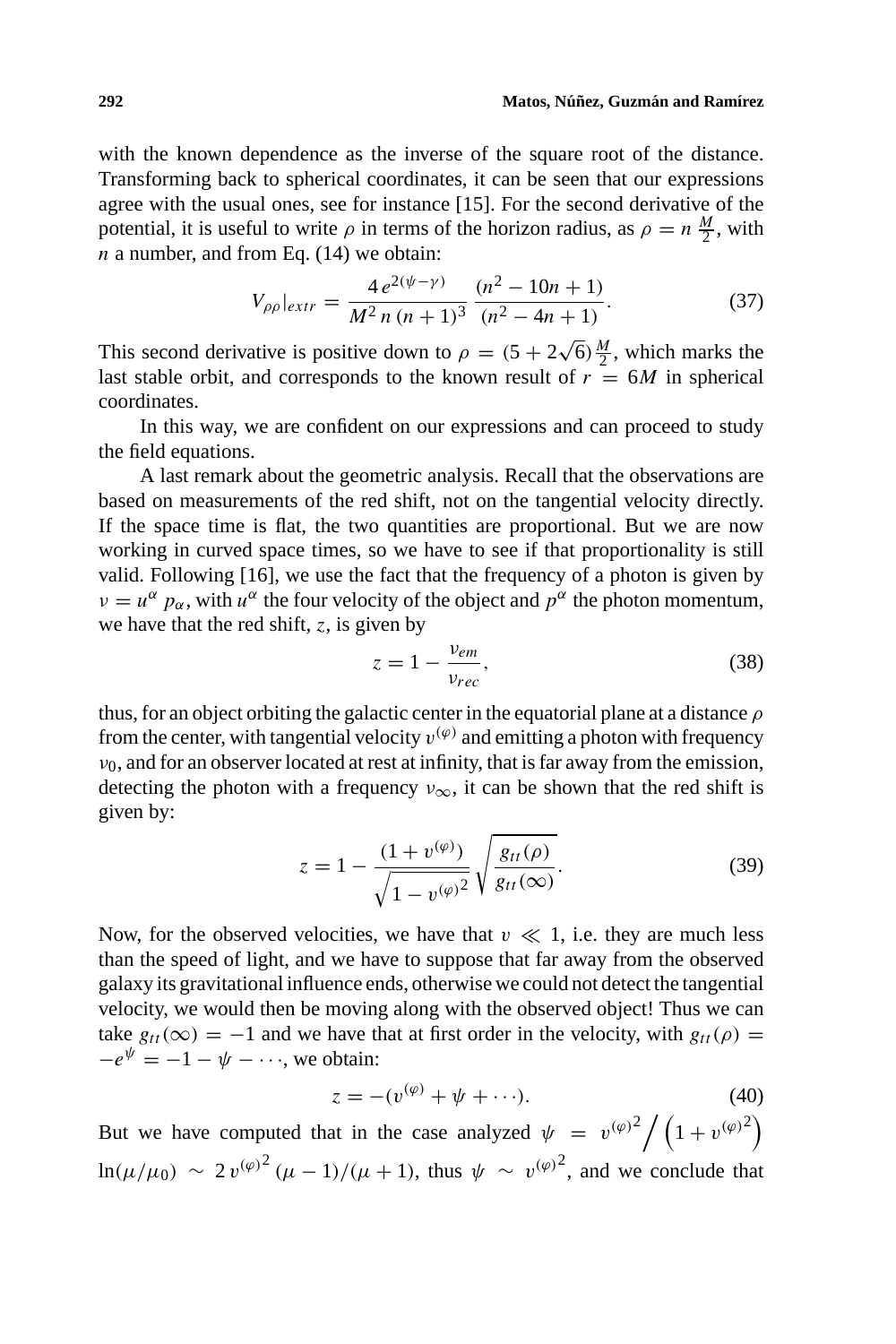$z \sim v^{(\varphi)}$ . In this way, we see that the radii independence of the value of the measured red shift can be related with the radii independence of the value of the tangential velocity, which is the fact that has been studied in this work.

# **3. FIELD EQUATIONS**

Now we are in a position where we can test any type of matter-energy to determine whether or not it produces a curvature in the space time such that the motion of the test particles can be circular stable and be such that the tangential velocity of those particles is constant for a large radial region in the equatorial plane.

We obtain the general form of the Einstein tensor for the axisymmetric static space time described by Eq. (1), with  $\omega = 0$ , and equate it to an arbitrary stress energy tensor. After some manipulations we conclude that the field equations are a set of two equations involving the metric coefficients  $\psi$ , and  $\mu$ :

$$
\mu(\psi_{\rho\rho} + \psi_{zz}) + \mu_{\rho} \psi_{\rho} + \mu_z \psi_z
$$
  
=  $4\pi \mu \left[ e^{-2(\psi - \gamma)} \left( e^{-2\psi} T_{tt} + \frac{e^{2\psi}}{\mu^2} T_{\varphi\varphi} \right) + T_{\rho\rho} + T_{zz} \right],$  (41)

$$
\mu_{\rho\rho} + \mu_{zz} = 8\pi \,\mu \left[ T_{\rho\rho} + T_{zz} \right]. \tag{42}
$$

There are also two first order equations for the other metric coefficient  $\gamma$ :

$$
\gamma_{\rho} \mu_{\rho} - \gamma_{z} \mu_{z} - \mu (\psi_{\rho}^{2} - \psi_{z}^{2}) + \mu_{zz} = 8 \pi \mu T_{\rho \rho}, \qquad (43)
$$

$$
\gamma_{\rho} \mu_{z} + \gamma_{z} \mu_{\rho} - 2 \mu \psi_{\rho} \psi_{z} - \mu_{\rho z} = 8 \pi \mu T_{\rho z}, \qquad (44)
$$

and finally, the field equations give us another equation for the second derivatives of  $\gamma$  which thus is redundant, this equation is:

$$
\gamma_{\rho\rho} + \gamma_{zz} + (\psi_{\rho})^2 + (\psi_z)^2 = 8\pi \frac{e^{2\gamma}}{\mu^2} T_{\varphi\varphi}.
$$
 (45)

The analysis presented in the last section is exact and the relations between the metric coefficients and their first derivatives must be satisfied at the equatorial plane in order to describe the observed motion. Using the Einstein's equations, we need the second derivatives of those metric coefficients. Thus, we have to make the approximation that the relations obtained among them, holds as well in a region close to the equatorial plane. Within this approximation, from Eqs. (24, 25, 26), it can be obtained the following expression:

$$
\mu(\psi_{\rho\rho} + \psi_{zz}) + \mu_{\rho} \psi_{\rho} + \mu_{z} \psi_{z} = (v_c^{(\varphi)})^2 / \left(1 + (v_c^{(\varphi)})^2\right) (\mu_{\rho\rho} + \mu_{zz}). \tag{46}
$$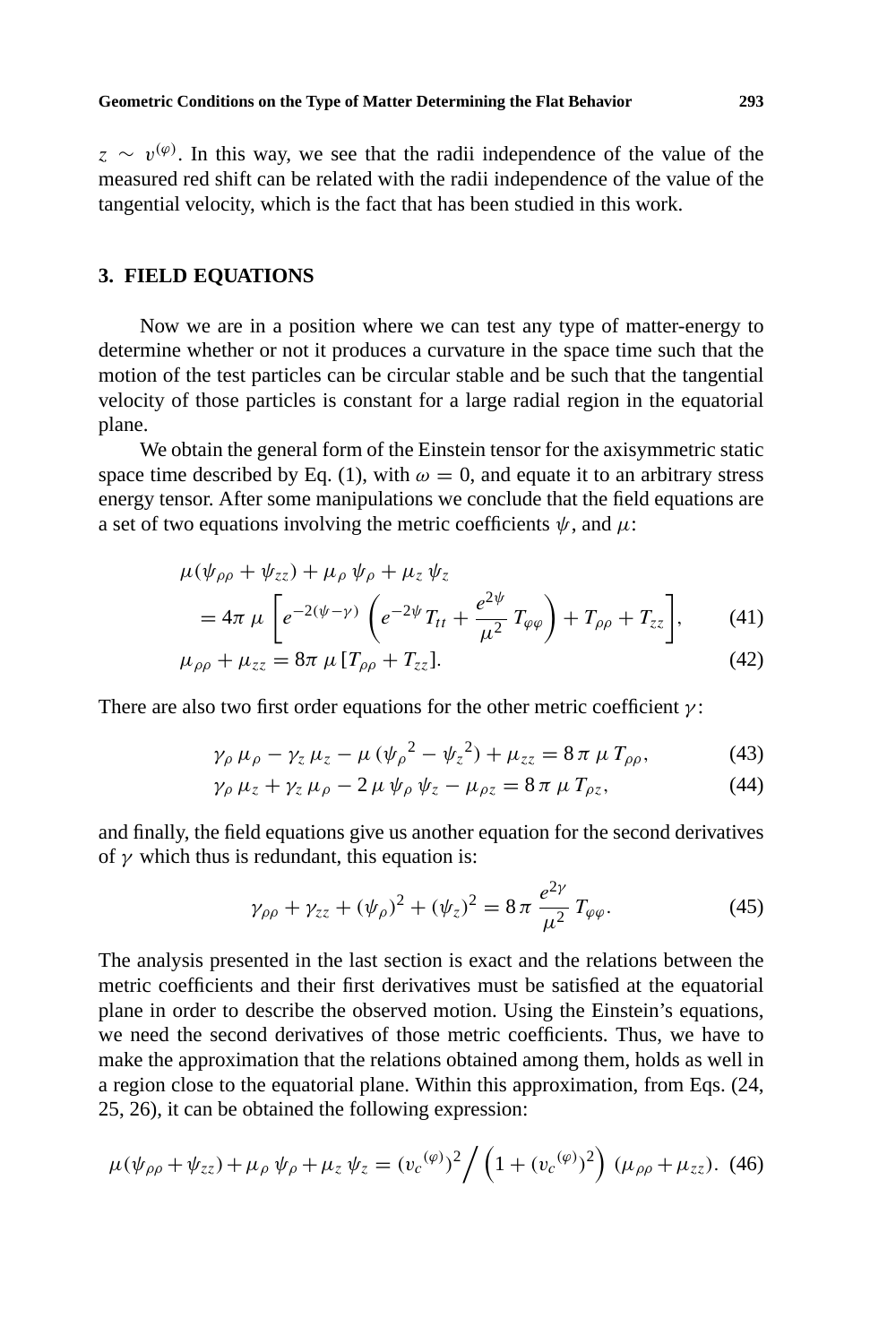Thus, with this last relation, from the Einstein's equations Eqs. (41, 42) we obtain a constraint among the stress energy tensor components which, within the approximation made on the validity of Eqs. (24, 25, 26) out of the equatorial plane, has to be satisfied by any type of matter in order to have constant tangential velocities:

$$
-\left(\frac{1-(v_c^{(\varphi)})^2}{1+(v_c^{(\varphi)})^2}\right)(T_{\rho\rho}+T_{zz})=e^{-2(\psi-\gamma)}\left(e^{-2\psi}T_{tt}+\frac{e^{2\psi}}{\mu^2}T_{\varphi\varphi}\right),\qquad(47)
$$

We finish our analysis by testing several types of matter, described by their respective stress energy tensor, to see whether or not they are able to deform the geometry of the space time in such a way that the tangential velocity of the equatorial rotational objects be constant, that is, that they satisfy Eq. (47).

# **3.1. Vacuum Fields**

We start with the vacuum solutions, with  $T_{\mu\nu} = 0$ . In this case Eq. (47) is trivially satisfied, thus we proceed to analyze the Einstein equations directly. From Eq. (42), the easiest solution implies  $\mu = \rho$ . Eq. (41), is a Laplace equation for  $\psi$ and 'imposing the condition that at the equatorial plane the flat curve condition, Eq. (25), be satisfied, as well as the one of symmetry with respect to the galactic plane, we obtain that  $\psi = l \ln \rho$  and the other Einstein equation then imply  $\gamma = l^2 \ln \rho$ , with  $l = (v_c^{(\varphi)})^2 / (1 + (v_c^{(\varphi)})^2)$ . In this way, we obtained an exact vacuum solution for the Einstein equations, which produces that the test particles circling at the equatorial plane behave in agreement with the observations in the dark matter dominated region:

$$
ds^{2} = -\rho^{2l} dt^{2} + \rho^{-2l} (\rho^{2l^{2}} (d\rho^{2} + dz^{2}) + \rho^{2} d\varphi^{2}).
$$
 (48)

The central object is string-like. Observations show that cosmic strings object are very unlikely to exist, nevertheless, this is an example of objects which could produce the observed motion of test particles, and in which the density does not go as  $r^{-2}$ , because it is vacuum. Thus, such a behavior on the density is a sufficient but not a necessary condition for the flatness of the rotational curves.

# **3.2. Perfect Fluid**

For the perfect fluid,  $T_{\mu\nu} = (d + p) u_{\mu} u_{\nu} + g_{\mu\nu} p$ , with d the density of the fluid and  $p$  its pressure. In this case we are thinking on a "dark fluid," which could be composed of planetoids or WIMPS or MACHOS, which are not seen but it is thought that they could be there affecting the geometry in the way needed in order to have the observed behavior in the tangential velocities as observed. Taking this dark fluid as static, the four velocity is given by  $u^{\alpha} = (u^0, 0, 0, 0)$  for the line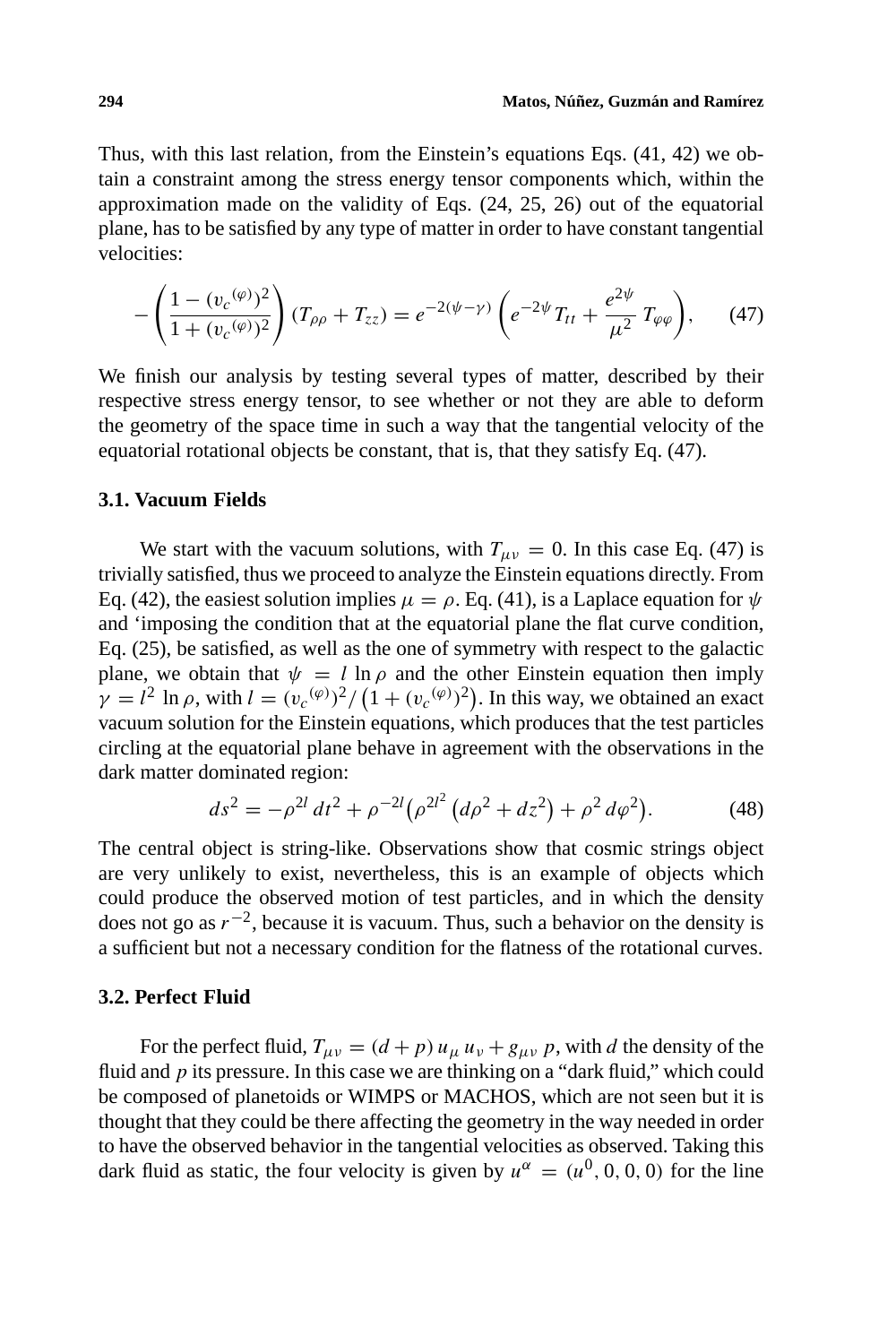element given by Eq. (1) with  $\omega = 0$ ,  $u^0 = E e^{-2\psi}$ , and  $L = 0$ . Thus  $u_0 = -E$ , and from  $u_{\alpha} u^{\alpha} = -1$ , we conclude that  $E = e^{\psi}$ . The stress energy tensor for the dark fluid then has the form:

$$
T_{tt} = d E^2 = d e^{2 \psi} \tag{49}
$$

$$
T_{\rho\rho} = T_{zz} = e^{-2(\psi - \gamma)} p,
$$
\n(50)

$$
T_{\varphi\varphi} = \mu^2 e^{-2\psi} p. \tag{51}
$$

Substituting in Eq. (47), we obtain that in the equatorial plane, in order to satisfy the observed behavior on the tangential velocities, the "dark fluid" has to satisfy:

$$
-2\left(\frac{1-(v_c^{(\varphi)})^2}{1+(v_c^{(\varphi)})^2}\right)p = (d+p),\tag{52}
$$

Thus, we obtain an equation of state for the "dark fluid" particles at the equatorial plane:

$$
p = -\frac{1 + (v_c^{(\varphi)})^2}{3 - (v_c^{(\varphi)})^2} d,
$$
\n(53)

which, compared to the equation of state for an isotropic perfect fluid,  $p = \omega d$ , implies that  $-1 < \omega < -\frac{1}{3}$ , for  $v_c^{(\varphi)}$  between the speed of light and zero. This result is quite remarkable. It coincides with the type of equation of state derived within the Quintessence model [17–20] at the cosmological level, and now we obtain similar results at the galactic level. This sort of matter has been called exotic matter [21] and studied in several contexts [22]. Our result points to the fact that the Dark Matter actually could be exotic. We want to stress that due to the approximation taken for the behavior of the metric coefficients off the galactic plane, we are not excluding the possibility that the dark fluid be composed of baryonic usual matter, actually from the Newtonian approach, we know that regular matter can produce the observed motion. This fact is not reproduced in the present analysis, due to our approximation, what we certainly can conclude is that exotic type of matter also can produce such 'observed motion'.

In order to recover the Newtonian case, where we know that the dust type fluid does work as the dark matter, we have to analyze the spherical case, which is introduced in Appendix 4. For the stress energy tensor we again take the static perfect fluid, thus the four velocity of the test particle reads  $u^{\mu} = (u^0, 0, 0, 0)$ , with  $u^0 = \dot{t}$ . For the spherically symmetric metric, Eq. (68), we know that  $\dot{t}$  is associated to a conserved quantity, the energy, and is given by:  $\dot{t} = \frac{E}{B(r)}$ , and from the normalization of the four velocity,  $u_{\alpha} u^{\alpha} = -1$ , we get that  $E = \sqrt{B(r)}$ . Thus, considering those spacetimes for which the tangential velocity  $(v_c)$  of test particles in circular orbits is radii independent, we use Eq. (76), obtaining that  $u^0 = \frac{1}{\sqrt{B_0}} r^{-(v_c)^2}$ , thus,  $u_0 = -\sqrt{B_0} r^{(v_c)^2}$ . In this way, we get that the non zero components of the static spherically symmetric perfect fluid are: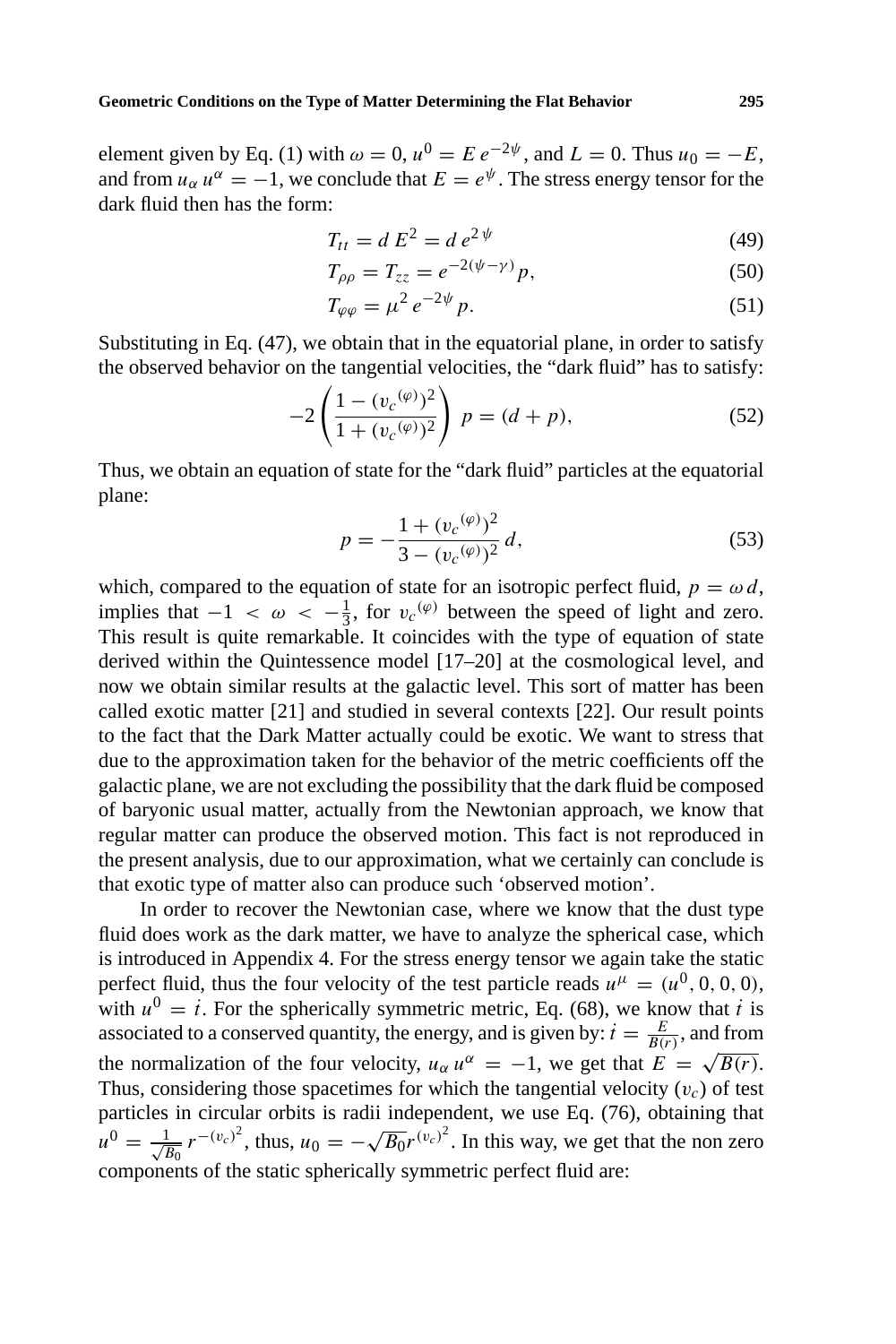$$
T_{tt} = d B_0 r^{2 (v_c)^2},
$$
  
\n
$$
T_{rr} = p A(r),
$$
  
\n
$$
T_{\theta\theta} = p r^2.
$$
\n(54)

Substituting these expressions in the Einstein equations Eq. (78), it turns out that the equations can be completely solved, yielding:

$$
A(r) = \frac{b}{2\left(1 - A_0 r^{\frac{b}{a}}\right)},
$$
\n(55)

$$
d = \frac{(2+a) A(r) - a - b}{8 \pi a r^2 A(r)},
$$
\n(56)

$$
p = \frac{1 + 2(v_c)^2 - A(r)}{8\pi r^2 A(r)},
$$
\n(57)

with  $b = 2(1 + 2(v_c)^2 - v_c^4)$ ,  $a = 1 + (v_c)^2$ , and  $A_0$  an integration constant. Taking the particular case for the integration constant  $A_0 = 0$ , we get

$$
A(r) = \frac{b}{2},\tag{58}
$$

$$
d = \frac{(v_c)^2 \left(1 - \frac{(v_c)^2}{2}\right)}{2 \pi b r^2},\tag{59}
$$

$$
p = \frac{(v_c)^4}{4 \pi b r^2}.
$$
\n(60)

In this way, we obtain the particular solution where the particles move in the observed way, in a space-time with a deficit angle,  $g_{rr} = constant$ , and in which the density goes as  $d \sim (v_c)^2/r^2$ , and the pressure goes as  $p \sim (v_c)^4/r^2$ , thus it is a dust like solution. Furthermore, for an equation of state  $p = \omega d$ , this dust like solution implies  $\omega = (v_c)^2 / (2(1 - (v_c)^2/2))$ , which is between 0 and 1, for the tangential velocity between 0 and 1, and thus is a perfectly well known fluid type. In this way we recover the dust hypotheses within our approach, and we clearly see that the fact that we did not recover this case within the axi-symmetric analysis, was due to our approximation outside the equatorial plane.

For the general case when the integration constant  $A_0$  is non zero, taking an equation of state as before  $p = \omega d$ , we obtain that the  $\omega$  is a function of r and again, as in the axial case, it is negative, so we are dealing with the exotic type of perfect fluid obtained in the axi-symmetric case.

This is a good moment to discuss the question on the need to use GR, even though the gravitational field is weak. In the Newtonian description it is well known that the space-time can be described as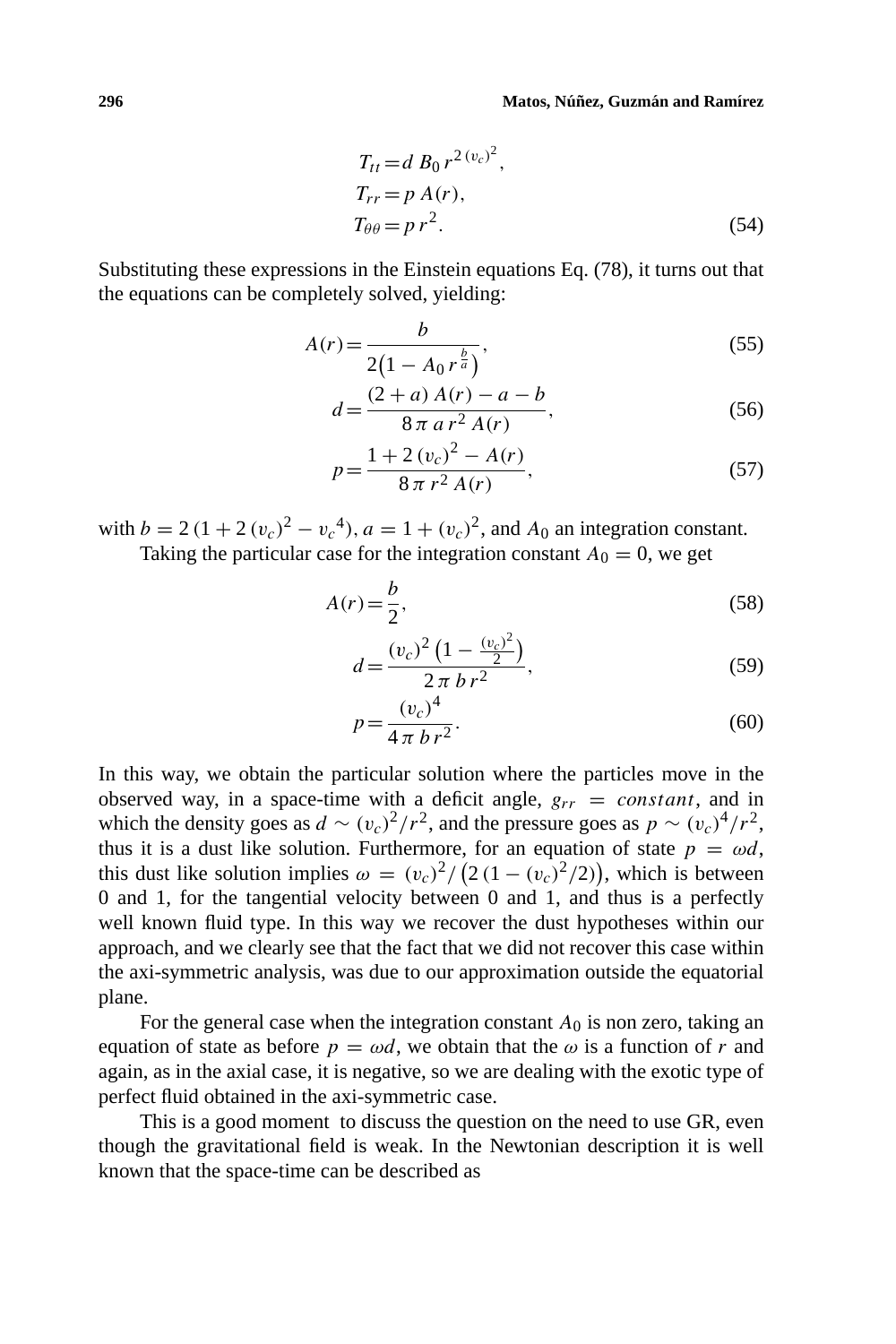**Geometric Conditions on the Type of Matter Determining the Flat Behavior 297**

$$
ds^{2} = -(1 + 2\Phi)dt^{2} + (1 - 2\Phi)dr^{2} + r^{2}d\Omega^{2}
$$

with  $\Phi = \Phi(r)$  the Newtonian gravitational potential. For the spherically symmetric case we obtain that

$$
-g_{tt} = r^{2(v_c)^2} = e^{2(v_c)^2 \ln(r)} = 1 + 2(v_c)^2 \ln(r) + \cdots
$$

from here we determine that  $\Phi = (v_c)^2 \ln(r)$ . In this weak field approximation the complete set of 10 Einstein equations reduces to one equation, the usual Poisson equation  $\nabla^2 \Phi = 4\pi G d$ . Collecting this last result, it is obtain that the density, d, goes as  $d \sim (v_c)^2 / r^2$ , which is the expression for the dark matter density known from the astronomers' work.

However, notice that in this approximation it cannot be said anything else about the matter producing the observed motion. The Newtonian approximation **fixes** the matter to be dust-perfect-fluid-like type. This is the usual way of reasoning: it is suppose a priori that the dark matter is a completely Newtonian dust and at the end of the day one arrives to a consistent description of the dark matter determining only the shape of the Newtonian gravitational potential.

In this work we are proceeding in a different way. We are using Einstein equations backwards; we do not make any assumptions in the type of matter nor do approximations. From the observations on the motion of the test particles, we determine the geometry and then, by means of the Einstein's equations we obtain constrains of the type of matter. We have shown that we do recover the Newtonian result, but also it is clear that this is a very particular case for a very specific type of matter. In the general reasoning, we do not fix neither the type of matter nor the equation of state, we let the equations themselves to do that obtaining more general results.

To end this argumentation we recall the reader that there are **three conditions** that have to be fulfill in order to reach the Newtonian limit; 1) the speeds of the studied particles much be much less than the speed of light, 2) the gravitational field must be weak, **and** 3) the pressures associated with the matter studied must be smaller than the corresponding density. It is this last condition which is assumed a priori in the usual analysis and it is not satisfied in the general case as we have shown, thus justifying the need of GR in order to be able to consider any type of matter.

As a last remark about these results on the type of perfect fluid is that the Big-Bang nucleosynthesis imposes very strong constraints to the percentage of the baryonic matter to the total content of the Universe. If the dark matter would be a dark fluid of baryonic matter, such percentage would be quite above the value settled by those constraints. Thus, even if the baryonic dark fluid cannot be discarded by dynamical methods, the cosmological constraints make it unlikely, a fact which might strength the case for exotic type of dark fluids or for other type of dark matter.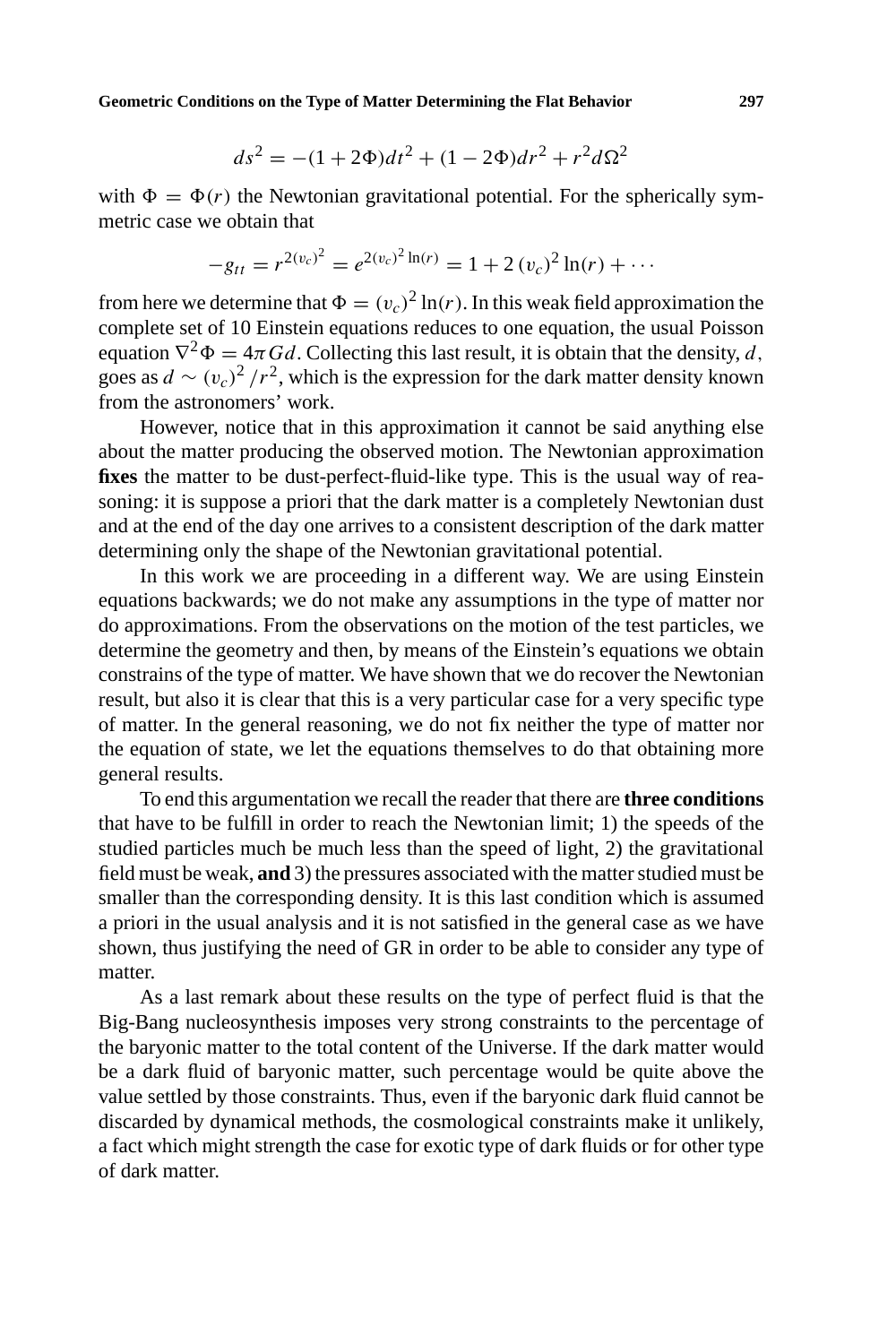#### **3.3. Cosmological Constant**

For a cosmological constant,  $\Lambda$ ,  $T_{\mu\nu} = \Lambda g_{\mu\nu}$ . We thus have  $T_{tt} = -e^{2\psi}\Lambda$ ,  $T_{\rho\rho} = T_{zz} = e^{-2(\psi - \gamma)} \Lambda$ ,  $T_{\varphi\varphi} = e^{-2\psi} \mu^2 \Lambda$ , thus from Eq. (47), we obtain

$$
\left(\frac{1 - (v_c^{(\varphi)})^2}{1 + (v_c^{(\varphi)})^2}\right) \Lambda = 0,
$$
\n(61)

In this way we see that, within our approximation, a non zero cosmological constant cannot explain the observed behavior because implies that the observed tangential velocity had to be equal to 1, i.e., they should be moving at the speed of light.

### **3.4. Scalar Field**

For scalar field  $\phi$  with potential,  $T_{\mu\nu} = \phi_{,\mu} \phi_{,\nu} - \frac{1}{2} g_{\mu\nu} \phi^{\alpha} \phi_{\alpha} + g_{\mu\nu} V(\phi)$ . We have that, due to the symmetry of our space time  $\phi = \phi(\rho, z)$  the  $T_{\mu\nu}$  components are:

$$
T_{tt} = \frac{1}{2} e^{2(2\psi - \gamma)} (\phi_{\rho}^2 + \phi_z^2) - e^{2\psi} V(\phi),
$$
 (62)

$$
T_{\rho\rho} = \frac{1}{2} \left( \phi_{\rho}^2 - \phi_z^2 \right) + e^{-2(\psi - \gamma)} V(\phi), \tag{63}
$$

$$
T_{zz} = -\frac{1}{2} \left( \phi_{\rho}^2 - \phi_z^2 \right) + e^{-2(\psi - \gamma)} V(\phi), \tag{64}
$$

$$
T_{\rho z} = \phi_{\rho} \, \phi_z,\tag{65}
$$

$$
T_{\varphi\varphi} = -\frac{1}{2} e^{-2\gamma} \mu^2 (\phi_\rho^2 + \phi_z^2) + e^{-2\psi} \mu^2 V(\phi).
$$
 (66)

Inserting these components in Eq. (47), we obtain that, as in the cosmological constant case

$$
\left(\frac{1 - (v_c^{(\varphi)})^2}{1 + (v_c^{(\varphi)})^2}\right) V(\phi) = 0.
$$
\n(67)

Again, either the particles move at the speed of light, or the scalar field potential is zero at the equatorial plane. When the scalar field potential is zero, that is, we have a massless scalar field, Eq. (47) is satisfied, and we have to go back to the Einstein's equations as in the vacuum case. Again from Eq. (42), we take the simplest solution  $\mu = \rho$ , and, as in the vacuum case, we obtain  $\psi = l \ln \rho$ . The last metric coefficient  $\gamma$ , can be solved in terms of the scalar field. Thus, to have a complete solution, it is only left to solve the Klein Gordon equation for the scalar field:  $D^2 \phi + \frac{1}{\mu} D \phi D \mu = 0$ , which turns out to be the same equation for the metric coefficient  $\psi$ . However, in this case we do not have boundary conditions well defined: The space time is not asymptotically flat; it is not known the form of the space time near and at the origin, we are only analyzing the region where the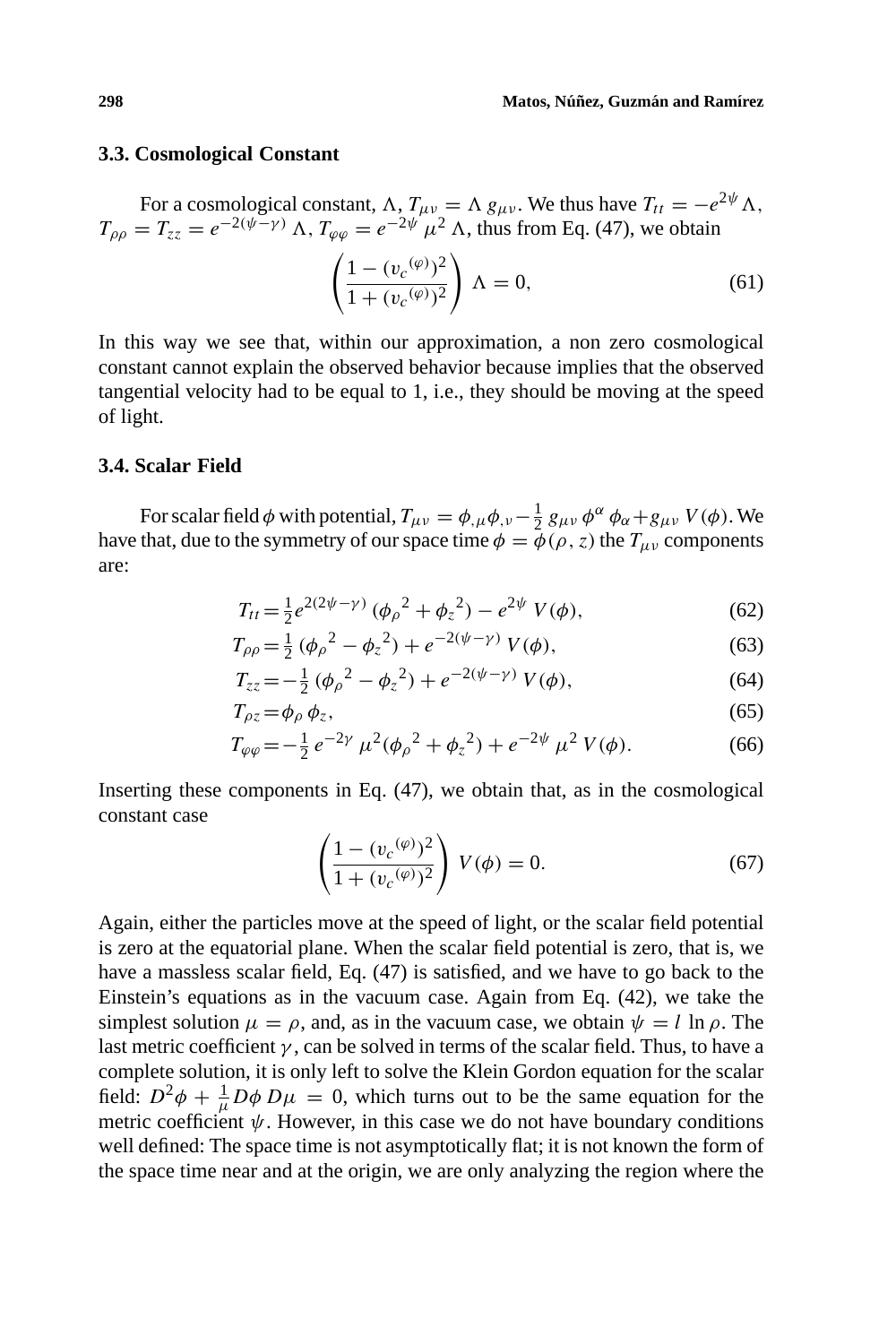curves are flat; there are no conditions for the scalar field at the equatorial plane. What can be concluded at this stage, is that the scalar field does remain being a candidate for the dark matter, and thus to contribute with about 25% of the matter of the Universe.

# **4. CONCLUSIONS**

We have found that in a static, axisymmetric space-time, a sufficient and necessary condition in order to have a flat profile for the rotational curves in an equatorial slice of that space-time is that its metric tensor must have the form given by Eq. (27). This form of the metric must be the one required for galaxies in the region where the rotational curves profile of stars is flat. It is important to stress the fact that in the derivation of this expression, only the geometry of the space-time was involved, thus, it is independent of the type of matter which generates such a geometry; that is, whatever the matter might be, Eq. (27) must be the form of the line element at the galactic plane for a static axisymmetric space time which can be expressed in the Papapetrou form, Eq. (1) with  $\omega = 0$ , thus, this result is not only the general relativistic analog of the Newtonian result for the gravitational Newtonian potential,  $\phi(r) \sim 1/r$ , but it can be used for any type of matter, including those which do not have a clear Newtonian expression, such as the scalar field.

With this idea in mind, we proceeded further using the Einstein's equations, which essentially describe the inter dependence of matter-energy and geometry. We had to accept some loose of the generality of our results, in making the assumption that the definite relation which we obtained for the metric coefficients at the galactic plane, Eqs. (26), are also valid in a close by region off the plane, and thus determine a relation for the second derivatives of the metric coefficients, Eq. (46). Within this approximation, we were able to obtain a constraint equation among the components of a general stress energy tensor,  $T^{\alpha\beta}$ , Eq. (47). We tested this expression in four types of stress energy tensors which included the traditional types of matter which have been used as candidates for the dark matter in the galactic halos, such as the perfect fluid or the cosmological constant. We obtained that for the vacuum case, a cosmic string type of matter does generates the observed motion of test particles. Even though the cosmic strings are unlikely objects to be the Universe, it was a clear example for the fact that the Newtonian behavior of the density,  $\rho(r) \sim 1/r^2$ , is not a necessary condition for describing the observed motion. We analyzed also the static perfect fluid, and it is interesting that in difference with the Newtonian description, within the general relativistic formulation, we are able to obtain conditions for the equation of state of the dark fluid. Even though we were not able to reproduce the well known Newtonian result for dust-like fluid, due to our approximation for the second derivatives of the metric coefficients, we did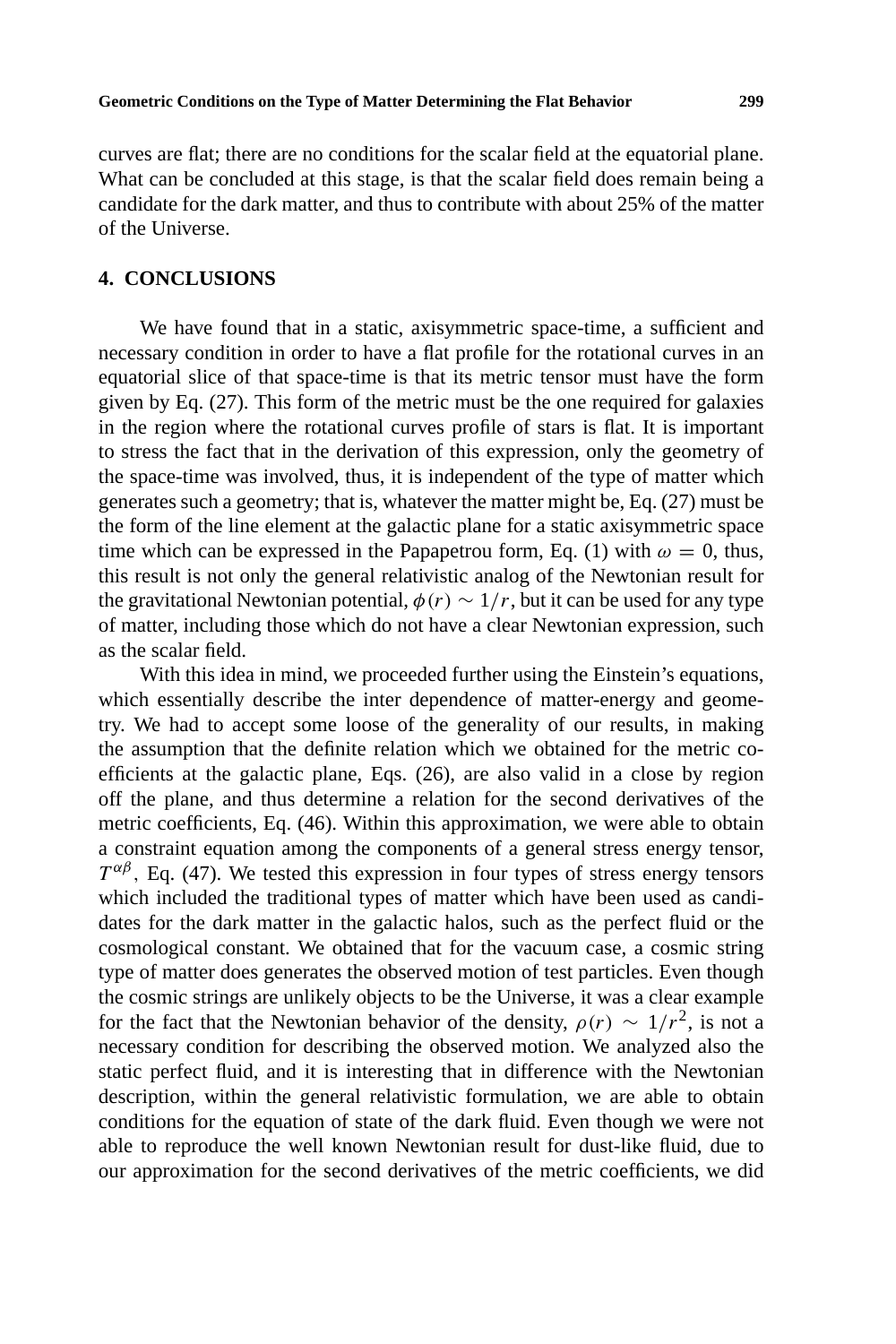showed that a dark fluid with an exotic type of matter, is a candidate for being the dark matter. Furthermore, this results represents the Quintessence type of matter at a galactic level. We performed the study in the spherically symmetric static space time in appendix 4, and when applied to the perfect fluid static case we did recover the Newtonian result, namely that the "dark fluid" could be a well behaved dust like fluid. We further analyzed the cosmological constant case, which within our approximation implied that it can not be, and the massive scalar field case, which again, within our approximation, turned out that it has to be massless, and the massless scalar field also remains being a candidate for the dark matter.

As we have mentioned above, our results are useful for describing the region where is observed the flat behavior of the test particles rotating around the galactic center, it is clearly needed to proceed further in order to be able to describe the motion in the complete region, from the center to the exterior. Some preliminary results indicate that a combination of perfect fluid with baryonic matter and some of the matter analyzed here, could be in the right direction, [12]. Also, the approximation we made for the second derivatives of the metric coefficients, has to be further analyzed. It would be of great help, in order to be able to apply the present description in objects out from the galactic plane, to have a sample of the profile of velocities of such objects. In the simpler spherically symmetric case, there is no need to make such approximation, and more definite results can be obtained, though with more restrictions on the geometry. Besides, there are reasons to believe that the dark matter halo is spherical [23], thus it might be a good approximation the analysis made within this symmetry. We studied the scalar field in this symmetry in [24].

Finally, as the best way to study dark matter is through its effects on the dynamics of the visible objects, further studies along the lines presented in this work can be performed using gravitational lensing or jets.

Overall, we consider that the analysis presented in this work, is on the right track in order to determine which is the type of matter which constitutes the 90% of the matter in the galaxies.

# **APPENDIX**

In this appendix we present an analogous derivation for the conditions which the constancy of the tangential velocity of circular orbits impose on the metric coefficients for the spherical static case. Furthermore, we also present the Einstein equations in this case for a general stress energy tensor.

It is interesting that, due to the symmetries, in this case we do not have to restrict the analysis to equatorial orbits, and that the above mentioned conditions give a closed form for the metric coefficient  $g_{tt}$ .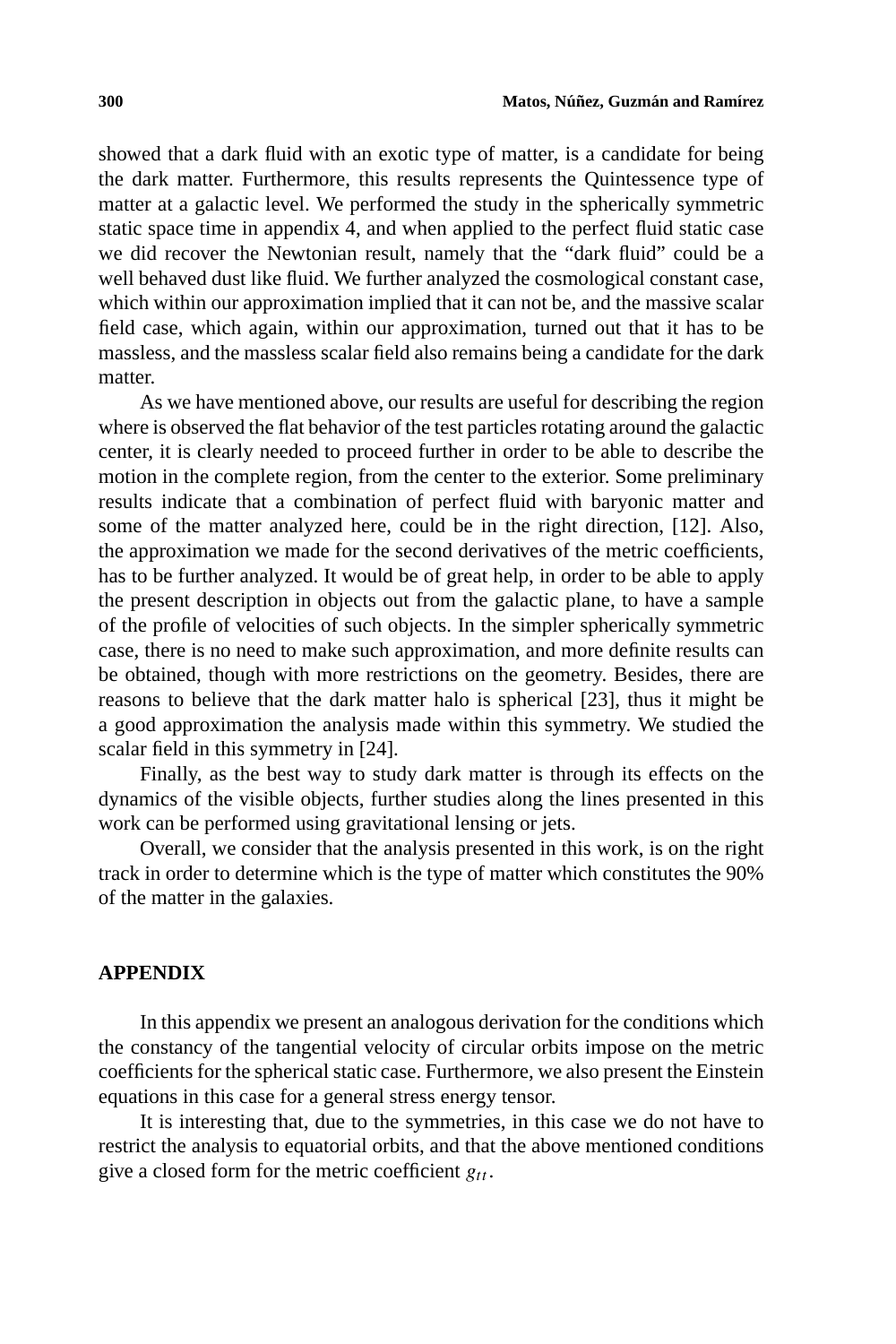**Geometric Conditions on the Type of Matter Determining the Flat Behavior 301**

We begin with the line element

$$
ds^{2} = -B(r)dt^{2} + A(r)dr^{2} + r^{2}(d\theta^{2} + \sin^{2}\theta d\varphi^{2})
$$
 (68)

The Lagrangian for a test particle reads

$$
2\mathcal{L} = -B(r)t^2 + A(r)\dot{r}^2 + r^2(\dot{\theta}^2 + \sin^2\theta\,\dot{\varphi}^2). \tag{69}
$$

We infer the conserved quantities, the energy  $E = B(r)t$ , the  $\varphi$ -momentum  $L_{\varphi} =$  $r^2 \sin^2 \theta \dot{\varphi}$ , and the total angular momentum,  $L^2 = L_\theta^2 + (\frac{L_\varphi}{\sin \theta})^2$ , with  $L_\theta = r^2 \dot{\theta}$ . The radial motion equation can thus be written as:

$$
\dot{r}^2 + V(r) = 0,\t(70)
$$

with the potential  $V(r)$  given by

$$
V(r) = -\frac{1}{A(r)} \left( \frac{E^2}{B(r)} - \frac{L^2}{r^2} - 1 \right).
$$
 (71)

Notice that, due to the spherical symmetry, we do not need to restrict the study to equatorial orbits, this last radial motion is valid for any angle  $\theta$ . For circular stable orbits, we again have the conditions,  $\dot{r} = 0$ ,  $V_r = 0$ , and  $V_{rr} > 0$ , which imply the following expressions for the energy and total momentum of the particles in such orbits:

$$
E^{2} = \frac{2B(r)^{2}}{2B(r) - rB(r)_{r}},
$$
\n(72)

$$
L^{2} = \frac{r^{3}B(r)_{r}}{2B(r) - rB(r)_{r}},
$$
\n(73)

and for the second derivative of the potential evaluated at the extrema

$$
V(r)_{rr}|_{extr} = 2\frac{\frac{rB(r)_{rr}}{B} + \frac{B(r)_{r}}{B} \left(3 - \frac{2rB(r)_{r}}{B}\right)}{rA(r)\left(2 - \frac{rB(r)_{r}}{B}\right)}.
$$
(74)

On the other hand, in a similar manner as it was presented in the text, we obtain that the tangential velocity,  $(v_c)^2 = \frac{r^2}{B(r)} \left( \left(\frac{d\theta}{dt}\right)^2 + \sin^2 \theta \left(\frac{d\varphi}{dt}\right)^2 \right)$ , for particles in stable circular orbits is given by:

$$
(v_c)^2 = \frac{r B(r)_r}{2B(r)}.
$$
 (75)

Thus, imposing the observed condition that this tangential velocity is constant for several radii, this last equation can be integrated for the metric coefficient  $g_{tt}$ :

$$
B(r) = B_0 r^{2(v_c)^2},
$$
\n(76)

with  $B_0$  an integration constant.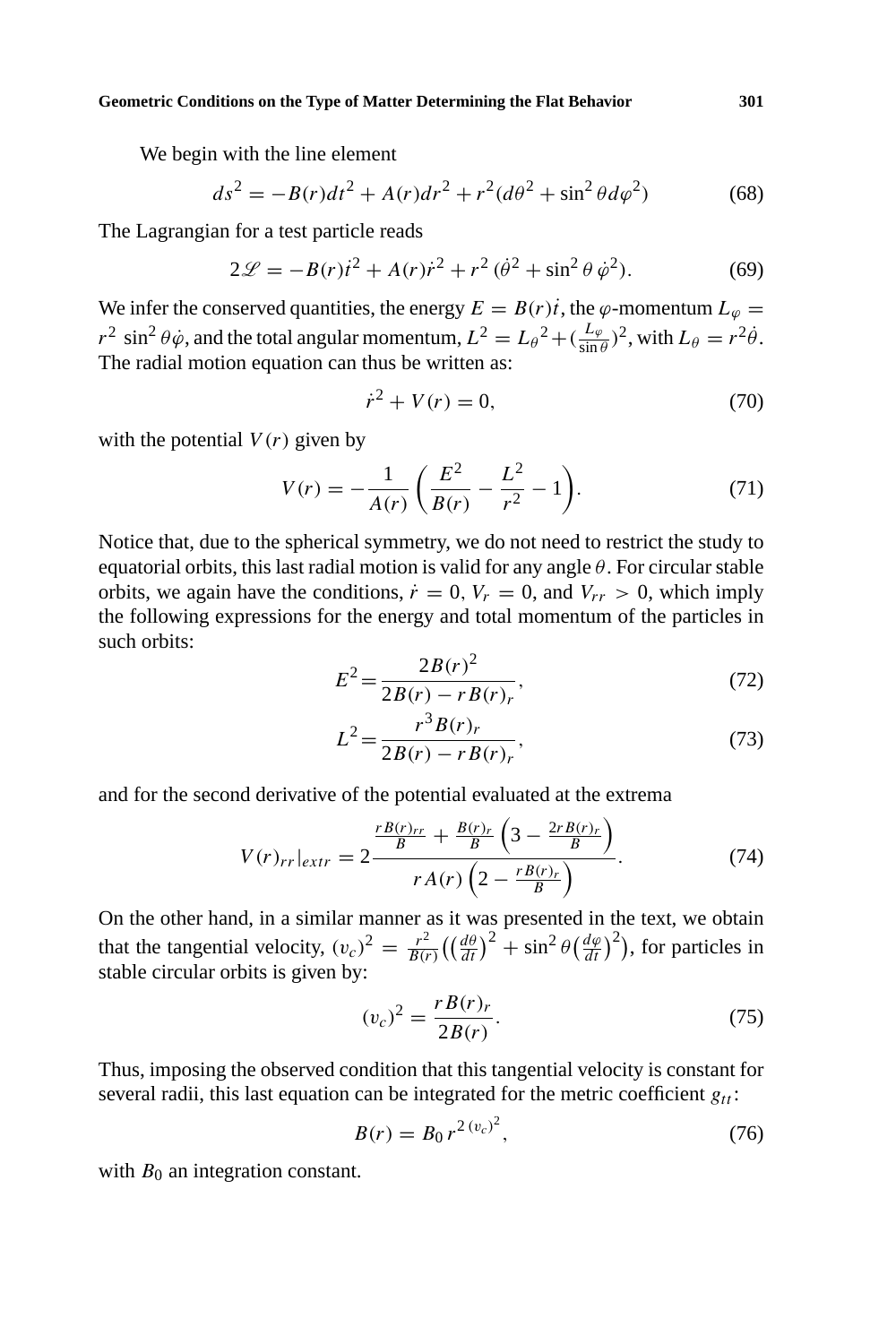In this way, we again arrive to a theorem, stating that: For a static spherically symmetric spacetime,  $v_c$ , the tangential velocity of particles moving in circular stable orbits is radii independent if and only if the  $g_{tt}$  metric coefficient has the form  $g_{tt} = B_0 r^2 (v_c)^2$ .

Notice that in this case, one of the metric coefficients was completely integrated and the other one,  $A(r)$  remains arbitrary. Also, as mentioned, the analysis made no suppositions on the plane of motion, so the result is valid for any circular stable trajectory.

Finally, we can construct the Einstein tensor and arrive to the following Einstein equations which give us information about the type of matter curving the spacetime in such a way that the motion corresponds to the observed one:

$$
\frac{B_0 r^{2(v_c)^2}}{A(r)^2} (rA(r)' + A(r)(A(r) - 1)) = 8\pi T_{tt},
$$
  

$$
\frac{2(v_c)^2 + 1 - A(r)}{r^2} = 8\pi T_{rr},
$$
(77)  

$$
-\frac{r((v_c)^2 + 1)A(r)' - 2v_c^4 A(r)}{2A(r)^2} = 8\pi T_{\theta\theta},
$$

where  $\prime$  stands for derivative with respect to  $r$ . This study was applied for the scalar field in [24].

In this appendix we present the generalization of the derivation of the constraint equation among the metric coefficients, Eq. (25), for the stationary case, where  $\omega \neq 0$ , described by the line element 1.

From Eq. (6), we express  $\vec{t}$ , and  $\dot{\varphi}$  in terms of  $E$ ,  $L$ , and the metric coefficients as

$$
\dot{t} = \frac{e^{2\psi}}{\mu^2} \left[ (\mu^2 e^{-4\psi} - \omega^2) E - \omega L \right],\tag{78}
$$

$$
\dot{\varphi} = \frac{e^{2\psi}}{\mu^2} \left( \omega E + L \right). \tag{79}
$$

Using these equation in the constraints ones, Eqs. (8) we arrive at:

$$
\mu^2 e^{-2\psi} (1 - e^{-2\psi} E^2) + (\omega E + L)^2 = 0,
$$
  
 
$$
-(e^{-2\psi})_\rho E^2 + \left(\frac{e^{2\psi}}{\mu^2}\right)_\rho (\omega E + L)^2 + \frac{2e^{2\psi}}{\mu^2} (\omega E + L) \omega_\rho E = 0, \quad (80)
$$

Solving for  $E$  and  $L$ , we obtain:

$$
E = e^{\psi} \sqrt{\frac{\mathcal{A}}{\mathcal{B}}},
$$
  
\n
$$
L = \frac{\mu e^{-\psi}}{\sqrt{\mathcal{B}}} \left( \sqrt{\mathcal{A} - \mathcal{B}} - \frac{\omega e^{2\psi}}{\mu} \sqrt{\mathcal{A}} \right),
$$
\n(81)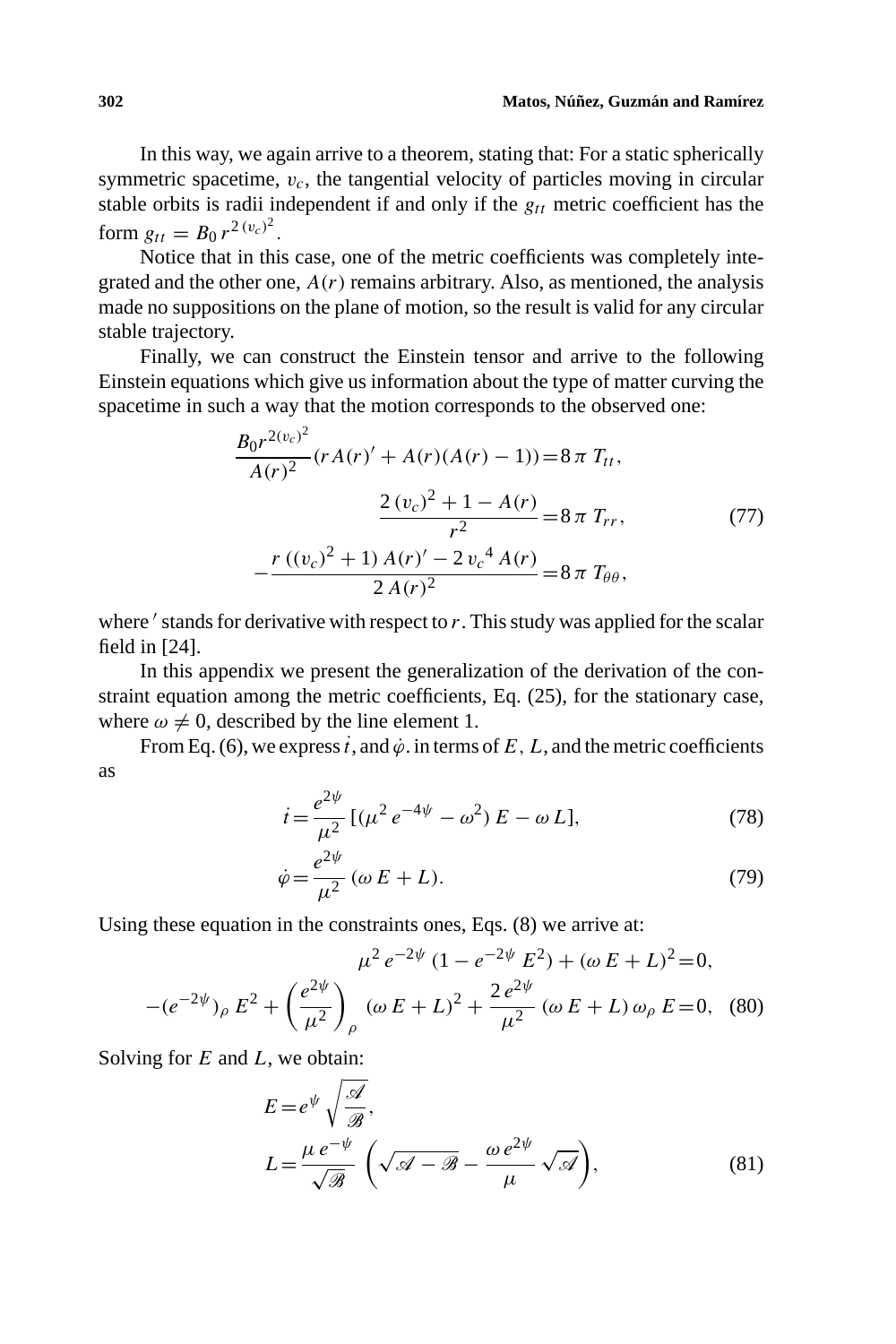where

$$
\mathcal{A} = 2 e^{-4\psi} (\mu_{\rho} - \mu \psi_{\rho}) (\mu_{\rho} - 2 \mu \psi_{\rho}) - (\omega_{\rho})^2 +
$$
  
+
$$
\omega \sqrt{(\omega_{\rho})^2 - 4 \mu \psi_{\rho} e^{-4\psi} (\mu_{\rho} - \mu \psi_{\rho})}
$$
(82)

$$
\pm \omega_{\rho} \sqrt{(\omega_{\rho})^2 - 4 \mu \psi_{\rho} e^{-4\psi} (\mu_{\rho} - \mu \psi_{\rho})},
$$
(82)  

$$
\omega = 2 e^{-4\psi} (\mu_{\rho} - 2 \mu \psi_{\rho})^2 - 2 (\omega_{\rho})^2
$$
(83)

$$
\mathcal{B} = 2 e^{-4\psi} \left( \mu_{\rho} - 2 \mu \psi_{\rho} \right)^2 - 2 \left( \omega_{\rho} \right)^2. \tag{83}
$$

For the second derivative of the potential  $V(\rho)$  evaluated at the extreme, we obtain:

$$
V_{\rho\rho}|_{extr} = -\frac{2 e^{2(\psi - \gamma)}}{\mathcal{B}} \left[ \left( 2 \psi_{\rho\rho} - \frac{\mu_{\rho\rho}}{\mu} + 3 \left( \frac{\mu_{\rho}}{\mu} \right)^2 - 4 \frac{\mu_{\rho}}{\mu} \psi_{\rho} + \frac{e^{4\psi}}{\mu^2} (\omega_{\rho})^2 \right) \mathcal{A} \right]
$$

$$
- \left( \psi_{\rho\rho} - \frac{\mu_{\rho\rho}}{\mu} + 2 (\psi_{\rho})^2 + 3 \left( \frac{\mu_{\rho}}{\mu} \right)^2 - 4 \frac{\mu_{\rho}}{\mu} \psi_{\rho} \right) \mathcal{B}
$$

$$
+ \left( 4 \left( \psi_{\rho} - \frac{\mu_{\rho}}{\mu} \right) \omega_{\rho} + \omega_{\rho\rho} \right) \frac{\sqrt{\mathcal{A}(\mathcal{A} - \mathcal{B})}}{\mu} \right]. \tag{84}
$$

On the other hand, using Eqs. (79), and (81), in the expression for the angular velocity, Eq. (15) we obtain that:

$$
\Omega = \frac{e^{2\psi}}{\mu} \frac{\sqrt{\mathcal{A} - \mathcal{B}}}{\sqrt{\mathcal{A} - \frac{\omega e^{2\psi}}{\mu^2}} \sqrt{\mathcal{A} - \mathcal{B}}},\tag{85}
$$

where  $\mathscr A$  and  $\mathscr B$  are given by Eq. (83).

As in the static case, Following Chandrasekhar [14], we rewrite the line element given in Eq. (1) as:

$$
ds^{2} = -\frac{\mu^{2} e^{-2\psi}}{\mu^{2} e^{-4\psi} - \omega^{2}} dt^{2} + e^{2\psi} (\mu^{2} e^{-4\psi} - \omega^{2}) \left( d\varphi - \frac{\omega}{\mu^{2} e^{-4\psi} - \omega^{2}} dt \right)^{2} + e^{-2(\psi - \gamma)} (d\rho^{2} + dz^{2}),
$$
\n(86)

thus, in terms of the proper time,  $d\tau^2 = -ds^2$ , we have that

$$
d\tau^{2} = \frac{\mu^{2} e^{-2\psi}}{\mu^{2} e^{-4\psi} - \omega^{2}} dt^{2} \left[ 1 - \frac{e^{4\psi} (\mu^{2} e^{-4\psi} - \omega^{2})^{2}}{\mu^{2}} \left( \frac{d\varphi}{dt} - \frac{\omega}{\mu^{2} e^{-4\psi} - \omega^{2}} \right)^{2} - \frac{e^{2\gamma} (\mu^{2} e^{-4\psi} - \omega^{2})}{\mu^{2}} \left( \left( \frac{d\rho}{dt} \right)^{2} + \left( \frac{dz}{dt} \right)^{2} \right) \right],
$$
 (87)

from which we can write that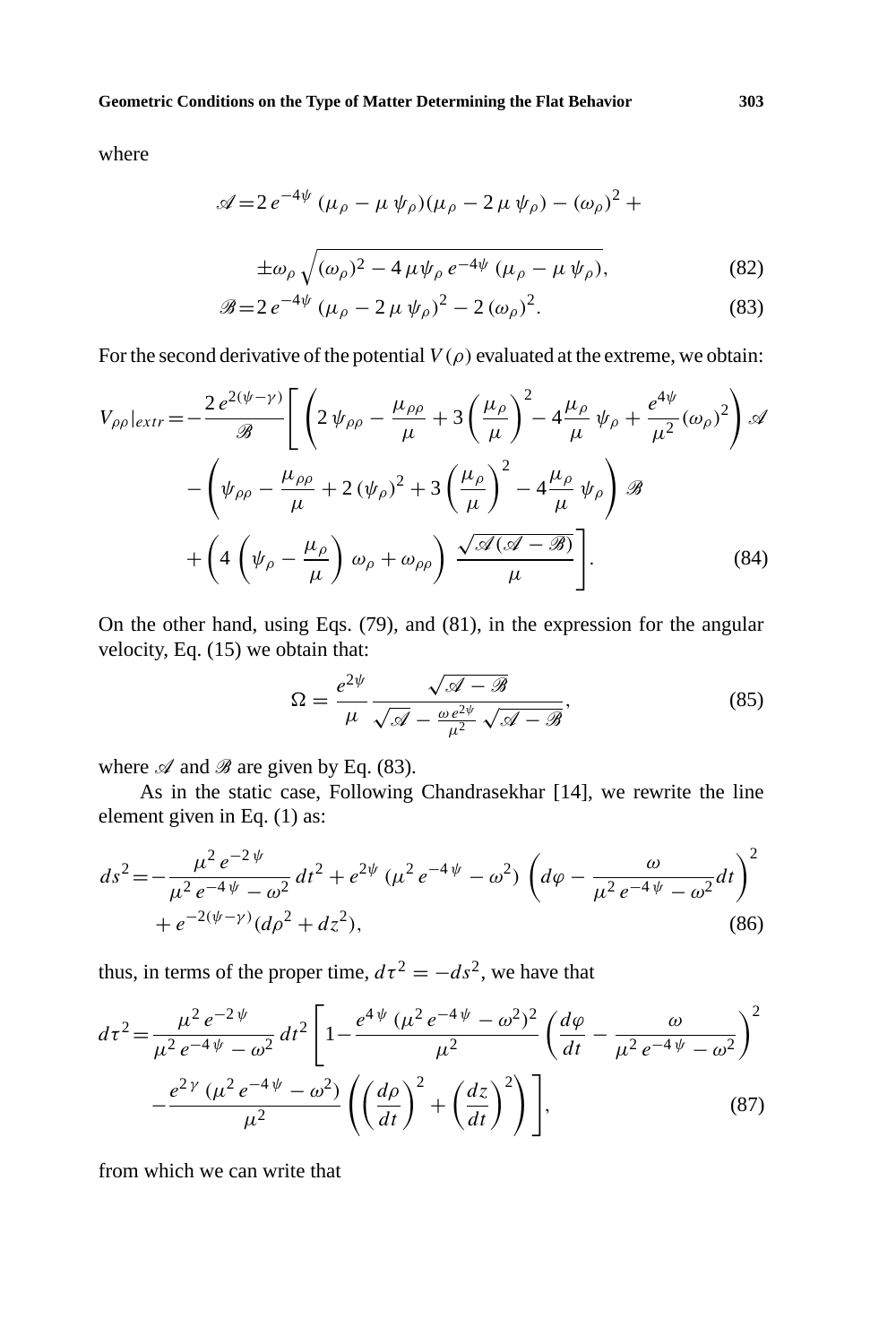**1304 Matos, Núñez, Guzmán and Ramírez** 

$$
1 = \frac{\mu^2 e^{-2\psi}}{\mu^2 e^{-4\psi} - \omega^2} u^{0^2} [1 - v^2],
$$
 (88)

where  $u^0 = \frac{dt}{d\tau}$  is the usual time component of the four velocity, and a definition of the spatial velocity,  $v^2$ , again comes out naturally in this way.

$$
v^{2} = \frac{e^{4\psi} (\mu^{2} e^{-4\psi} - \omega^{2})^{2}}{\mu^{2}} \left( \frac{d\varphi}{dt} - \frac{\omega}{\mu^{2} e^{-4\psi} - \omega^{2}} \right)^{2} +
$$

$$
+ \frac{e^{2\gamma} (\mu^{2} e^{-4\psi} - \omega^{2})}{\mu^{2}} \left( \left( \frac{d\rho}{dt} \right)^{2} + \left( \frac{dz}{dt} \right)^{2} \right), \tag{89}
$$

which is the 3-velocity of a particle measured with respect to an orthonormal reference system, it has components:

$$
v^2 = v^{(\varphi)^2} + v^{(\varphi)^2} + v^{(z)^2}.
$$
\n(90)

For the  $\varphi$ −component of the spatial velocity we obtain:

$$
v^{(\varphi)} = \frac{e^{2\psi}}{\mu} [(\mu^2 e^{-4\psi} - \omega^2) \Omega - \omega],
$$
 (91)

and substituting  $\Omega$  from Eq. (85), we finally obtain an expression for the tangential velocity of a test particle in stable circular motion:

$$
v^{(\varphi)} = \frac{\mu e^{-2\psi} \sqrt{\mathcal{A} - \mathcal{B}} - \omega \sqrt{\mathcal{A}}}{\mu e^{-2\psi} \sqrt{\mathcal{A} - \omega} \sqrt{\mathcal{A} - \mathcal{B}}},\tag{92}
$$

where  $\mathscr A$  and  $\mathscr B$  are given by Eqs. (83).

Imposing the condition of constancy for all radii, that is  $v_{\rho}^{(\varphi)} = 0$ , thus  $v^{(\varphi)} = v_c^{(\varphi)}$ , with  $v_c^{(\varphi)}$  a constant, representing the value of the velocity, from Eq. (92), we finally have that:

$$
\mathscr{B} = \left(1 - v_c^{(\varphi)}\right) F^2 \mathscr{A},\tag{93}
$$

where  $F = \left(\mu^2 e^{-4\psi} - \omega^2\right) \Big/ \left(\mu e^{-2\psi} + v_c^{(\varphi)} \omega\right)^2$ . This last expression, represents a constraint among three of the metric coefficients, and we can express one of them, say  $\omega$ , in terms of the other two:  $\psi$ , and  $\mu$ . In this way, we again arrive to an iff condition, namely: The tangential velocity of a test particle moving in a circular equatorial motion in an axisymmetric stationary background, has a radii independent magnitude iff the metric coefficients satisfy the constraint equation (93).

# **ACKNOWLEDGEMENTS**

This work was partially supported by a grant CONACyT-DFG, by CONA-CyT, Mexico, under grants 94890 (F.S.G.), and DGAPA-UNAM IN121298 (D.N.) ´